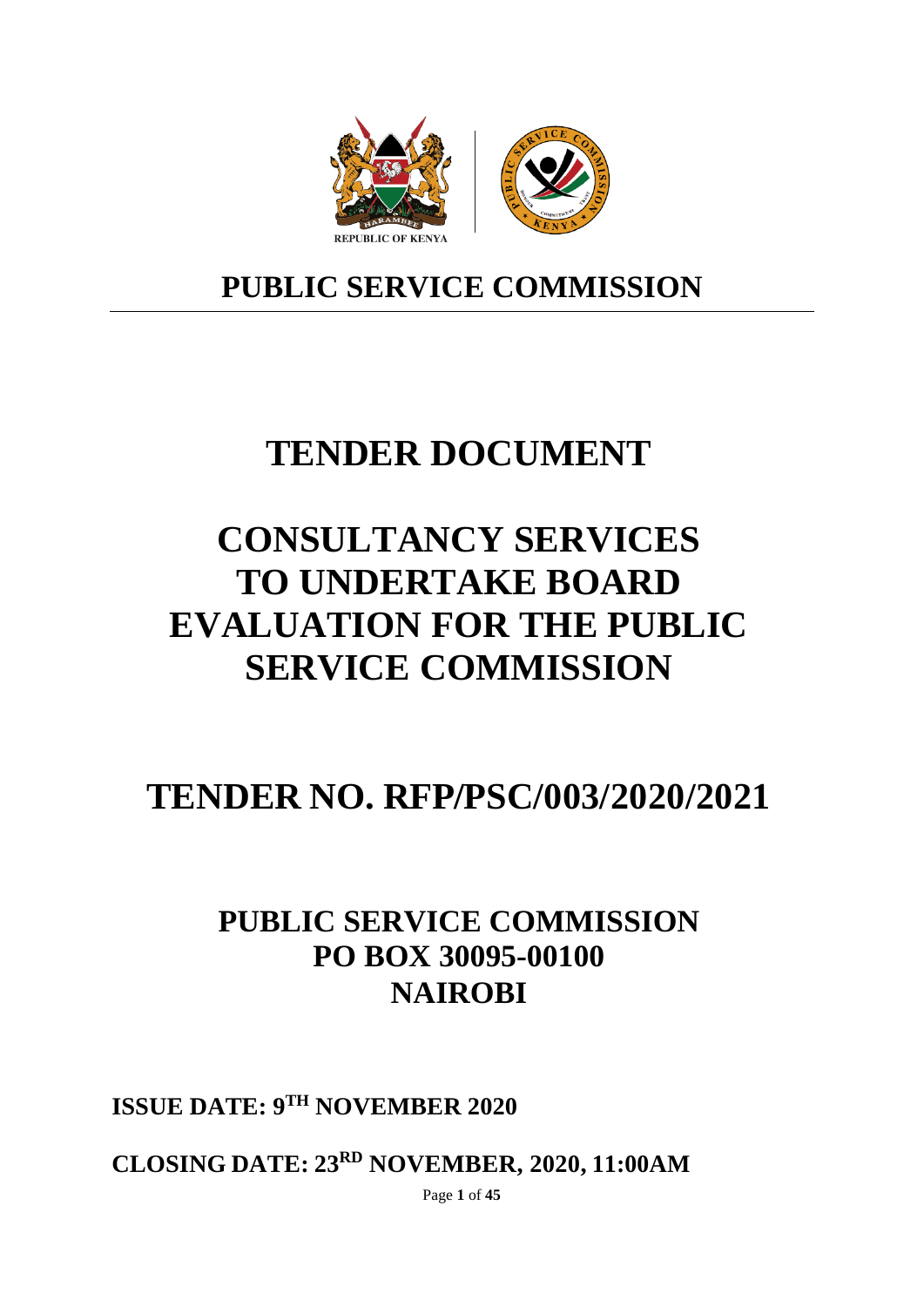# **TABLE OF CONTENTS**

# Page

|                    |                                        | 3       |
|--------------------|----------------------------------------|---------|
| <b>SECTION II.</b> | Appendix to Information to Consultants | 5<br>16 |
|                    |                                        | 18      |
|                    |                                        | 29      |
| <b>SECTION V</b>   |                                        | 34      |
|                    |                                        | 38      |

# **ANNEXES:**

| Annex I. Large Assignments: Lump-Sum Payments | 38 |
|-----------------------------------------------|----|
|                                               |    |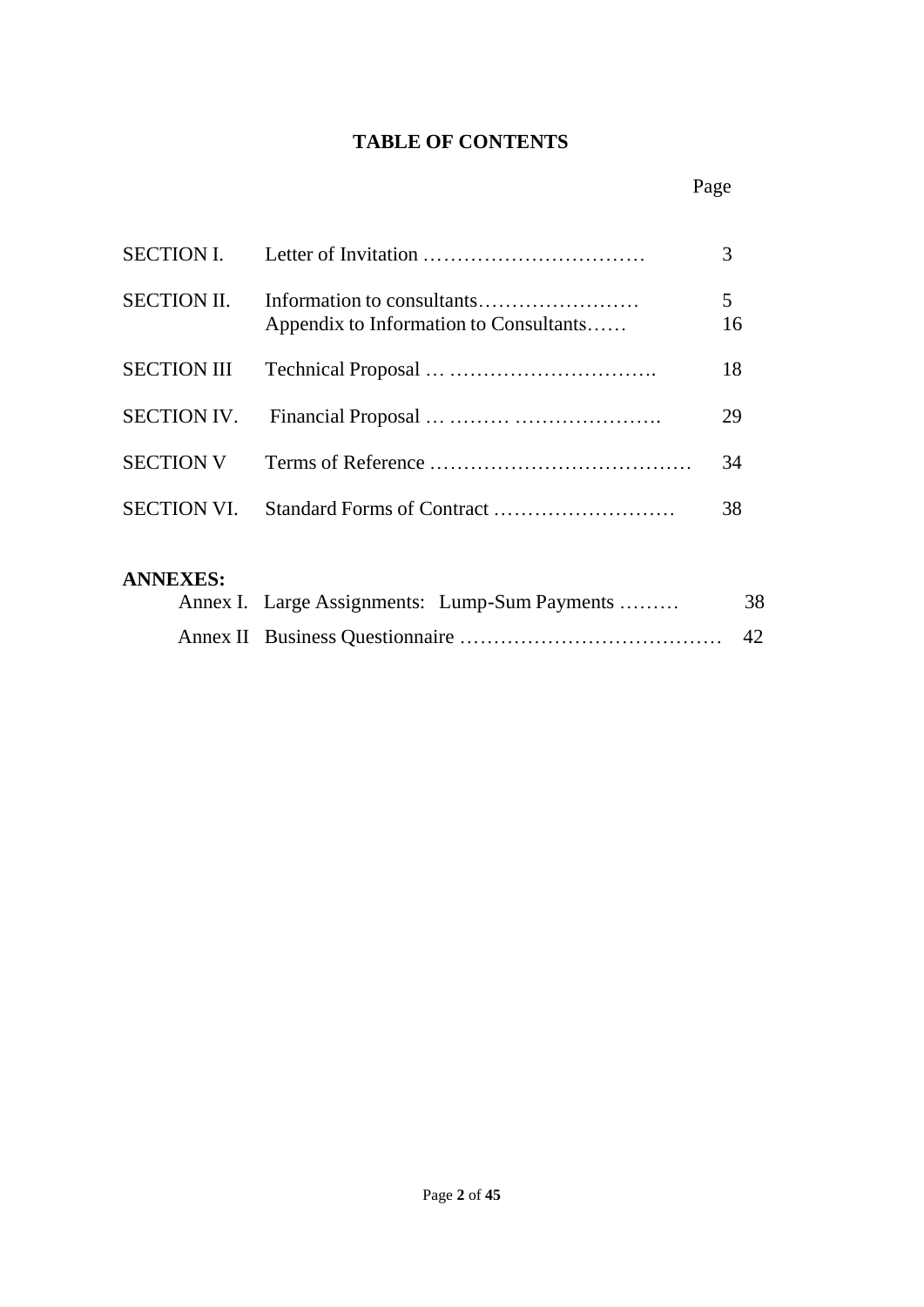# **SECTION I - LETTER OF INVITATION**

## **INVITATION TO TENDER**

#### **TENDER NO: RFP/PSC/003/2020-2021**

# **REQUEST FOR PROPOSALS TO UNDERTAKE COMMISSION BOARD EVALUATION FOR THE PUBLIC SERVICE COMMISSION**

The Public Service Commission is an independent Commission established under Article 233 of the Constitution. The mandate of the Commission is spelt out in Articles 234, 155(3)(a), 158(2)(3) and (4), 171(2), 230(2)(b) and 236 of the **Constitution** 

The Public Service Commission would like to carry out a board evaluation with a purpose of enhancing the performance and contribution of each of its Commissioners, as well as improving the effectiveness of the Board as a whole in fulfilling its role.

The Commission therefore invites proposals from qualified and interested consultancy firms and individuals to carry board evaluation as per the detailed terms of reference contained in the tender document.

Tender document with detailed information can be viewed and downloaded from [www.publicservice.go.ke](http://www.publicservice.go.ke/) and [http://supplier.treasury.go.ke](http://supplier.treasury.go.ke/) websites free of charge.

Alternatively, tender documents may be obtained from procurement office Room 05 on ground floor upon payment of a non-refundable fee of Kshs.1000 at cash office during normal working hours.

Completed Proposal documents should be deposited in the Tender box at the Ground Floor, Commission House so as to be received on or before **11.00 am on 23rd November 2020**

Request for Proposals submitted on time will be opened immediately thereafter in the presence of the bidder's representatives who choose to attend at the Commission's Annex Boardroom**,** Nairobi.

## **Secretary/CEO PUBLIC SERVICE COMMISSION**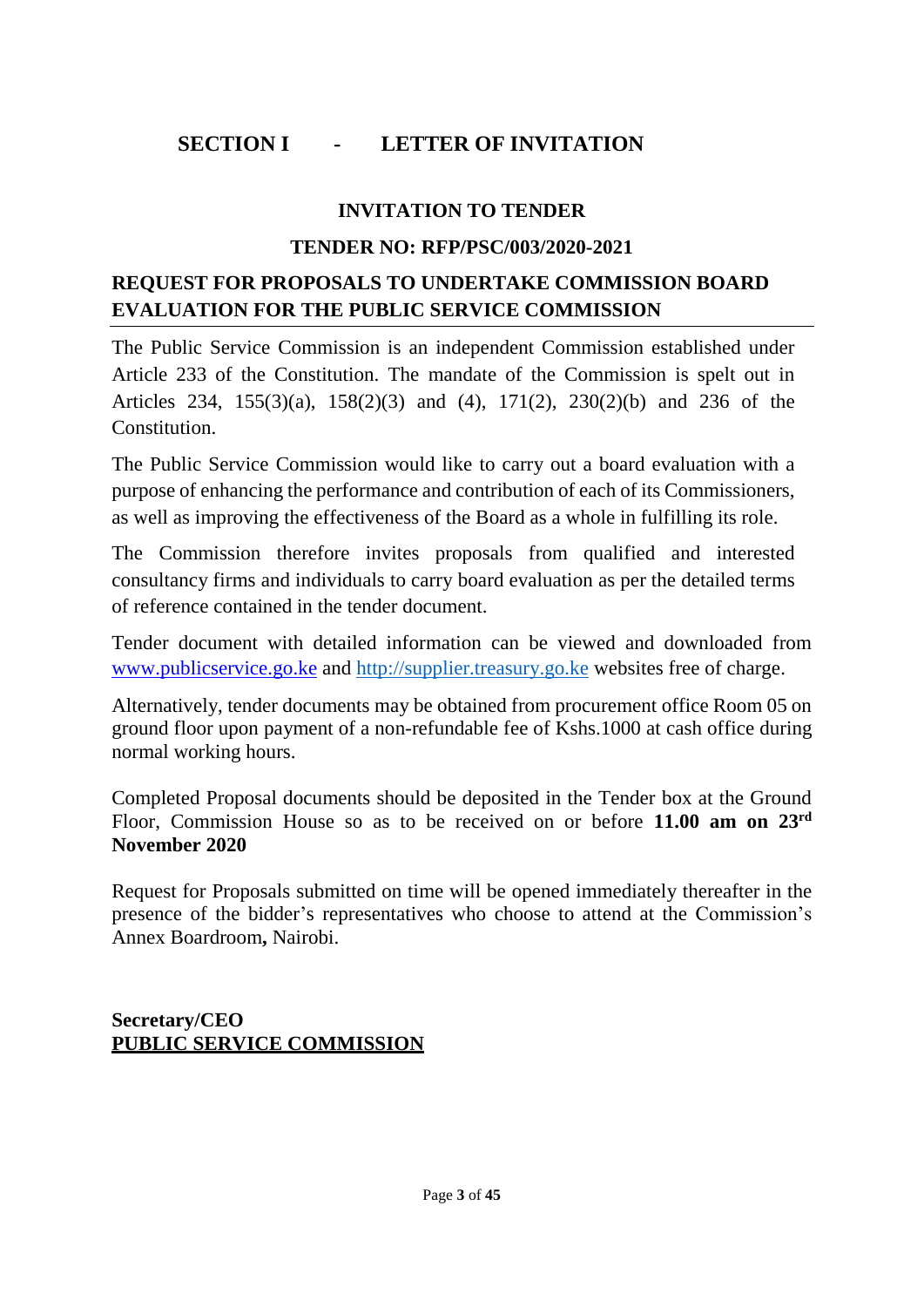# **SECTION II – INFORMATION TO CONSULTANTS (ITC)**

# **Table of Contents**

- 2.1 Introduction
- 2.2 Clarification and amendment of RFP document
- 2.3 Preparation of Technical Proposal
- 2.4 Financial proposal
- 2.5 Submission, Receipt and opening of proposals
- 2.6 Proposal evaluation general
- 2.7 Evaluation of Technical proposal
- 2.8 Public opening and Evaluation of financial proposal
- 2.9 Negotiations
- 2.10 Award of Contract
- 2.11 Confidentiality
- 2.12 Corrupt or fraudulent practices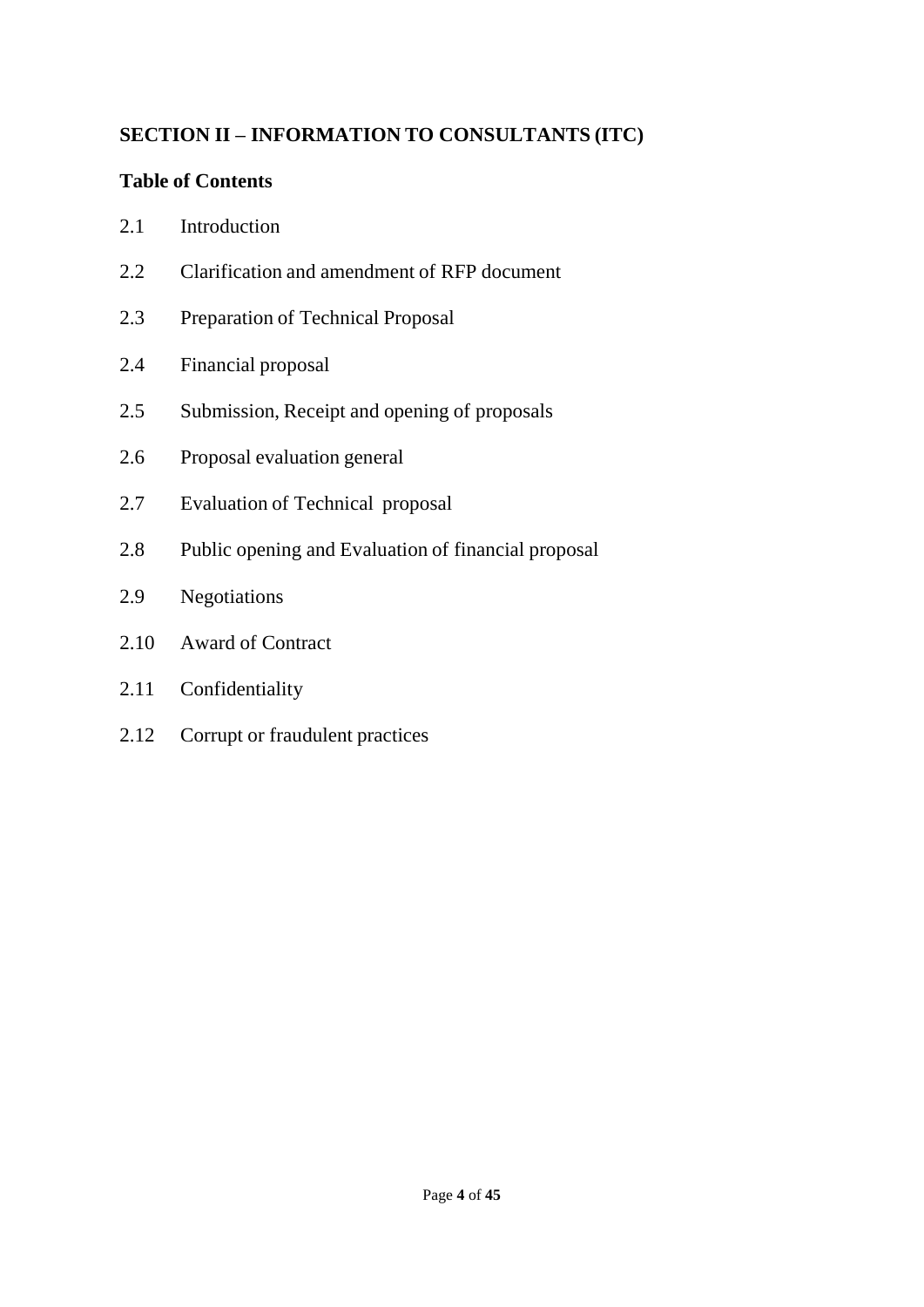# **SECTION II: - INFORMATION TO CONSULTANTS (ITC)**

## **2.1 Introduction**

2.1.1 Public Service Commission will select a consultant among those who sub mit a responsive bids, in accordance with the method of selection detailed in the evaluation criteria. The consultant selection method shall be quality and cost based selection method

**2.1.2** Bidde r s invited to submit a Technical Proposal and a Financial Proposals in one document.

- 2.1.3 Interested consultants must familiarize themselves with local conditions, commission operating environment, and the guiding principles of the public service, seek clarification and take them into account in preparing their proposals. To obtain firsthand information on the assignment and on the local conditions, consultants are encouraged to liaise with the Client regarding any information that they may require before submitting a proposal. Consultants should contact the details provided in the Appendix "ITC" to arrange for any visit or to obtain additional information on the pre-proposal conference.
- 2.1.4 PSC will provide the inputs specified in the A p  $p e n d i x$  "ITC".
- 2.1.5 Please note that (i) the costs of preparing the proposal and of negotiating the Contract, including any visit to the Client are not reimbursable as a direct cost of the assignment; and (ii) the Client is not bound to accept any of the proposals submitted.

2.1.6 The procuring entity employees, committee members, board members and their relative (spouse and children) are not eligible to participate in this tender.

2.1.7 The price to be charged for the tender document will be Kshs.1, 000. If the bidder wishes to collect the document in hard copy, however the document can be downloaded free of charge from PSC the website and national tenders portal

2.1.8 The procuring entity shall allow the tenderer to review the tender document free of charge before purchase.

### **2.2 Clarification and Amendment of RFP Documents**

2.2.1 Consultants may request a clarification of any of the RFP documents only up to seven [7] days before the proposal submission date. Any request for clarification must be sent in writing by paper mail, facsimile or electronic mail to the Client's address indicated in the Appendix "ITC". The Client will respond by mail, facsimile or electronic mail to such requests and will send written copies of the response (including an explanation of the query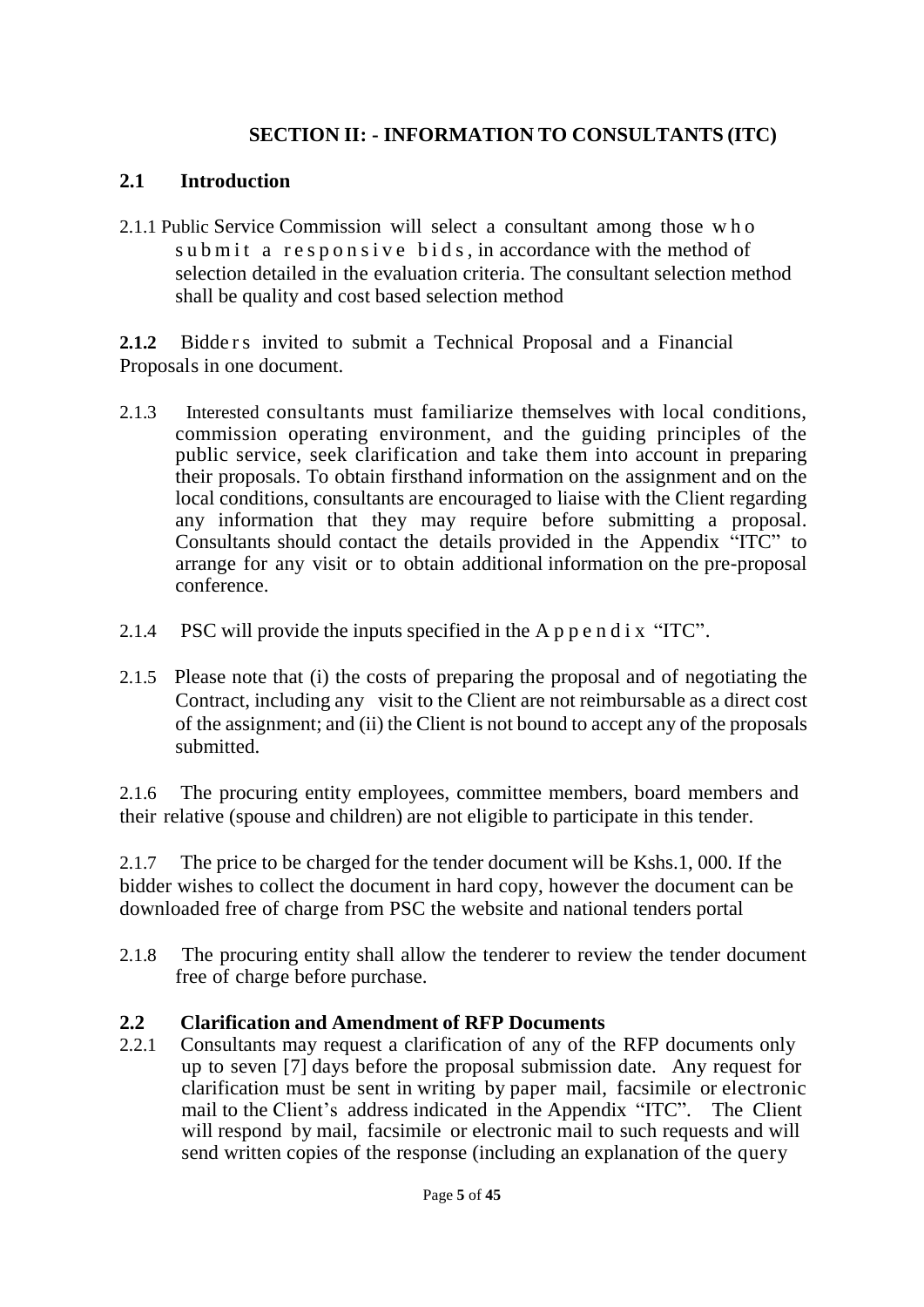but without identifying the source of inquiry) to all invited consultants who intend to submit proposals.

2.2.2 At any time before the submission of proposals, the Client may for any reason, whether at his own initiative or in response to a clarification requested by a firm, amend the RFP. Any amendment shall be issued in writing through addenda. Addenda shall be sent by email, cable, telex or facsimile to all interested consultants and will be binding on them. The Client may at his discretion extend the deadline for the submission of proposals.

# **2.3 Preparation of Technical Proposal**

- **2.3.1** The Consultants proposal shall be written in English language.
- **2.3.2** In preparing the Technical Proposal, consultants are expected to examine the documents constituting this RFP in detail. Material deficiencies in providing the information requested may result in rejection of a proposal.

While preparing the Technical Proposal, consultants must give particular attention to the following:

- (i) If a firm considers that it does not have all the expertise for the assignment, it may obtain a full range of expertise by associating with individual consultant(s) and/or other firms or entities in a joint venture or sub-consultancy as appropriate. Consultants shall not associate with the other consultants invited for this assignment. Any firms associating in contravention of this requirement shall automatically be disqualified.
- (ii) For assignments on a staff-time basis, the estimated number of professional staff- time is given in the Appendix. The proposal shall however be based on the number of professional staff-time estimated by the firm.
- (iii) It is desirable that the majority of the key professional staff proposed be permanent employees of the firm or have an extended and stable working relationship with it.

(iv) Proposed professional staff must as a minimum, have the experience indicated in Appendix, preferably working under conditions similar to those prevailing in Kenya.

(v) Alternative professional staff shall not be proposed and only one Curriculum Vitae(CV) may be submitted for each position.

**2.3.3** The Technical Proposal shall provide the following information using the attached Standard Forms;

(i) A brief description of the firm's organization and an outline of recent experience on assignments of a similar nature. For each assignment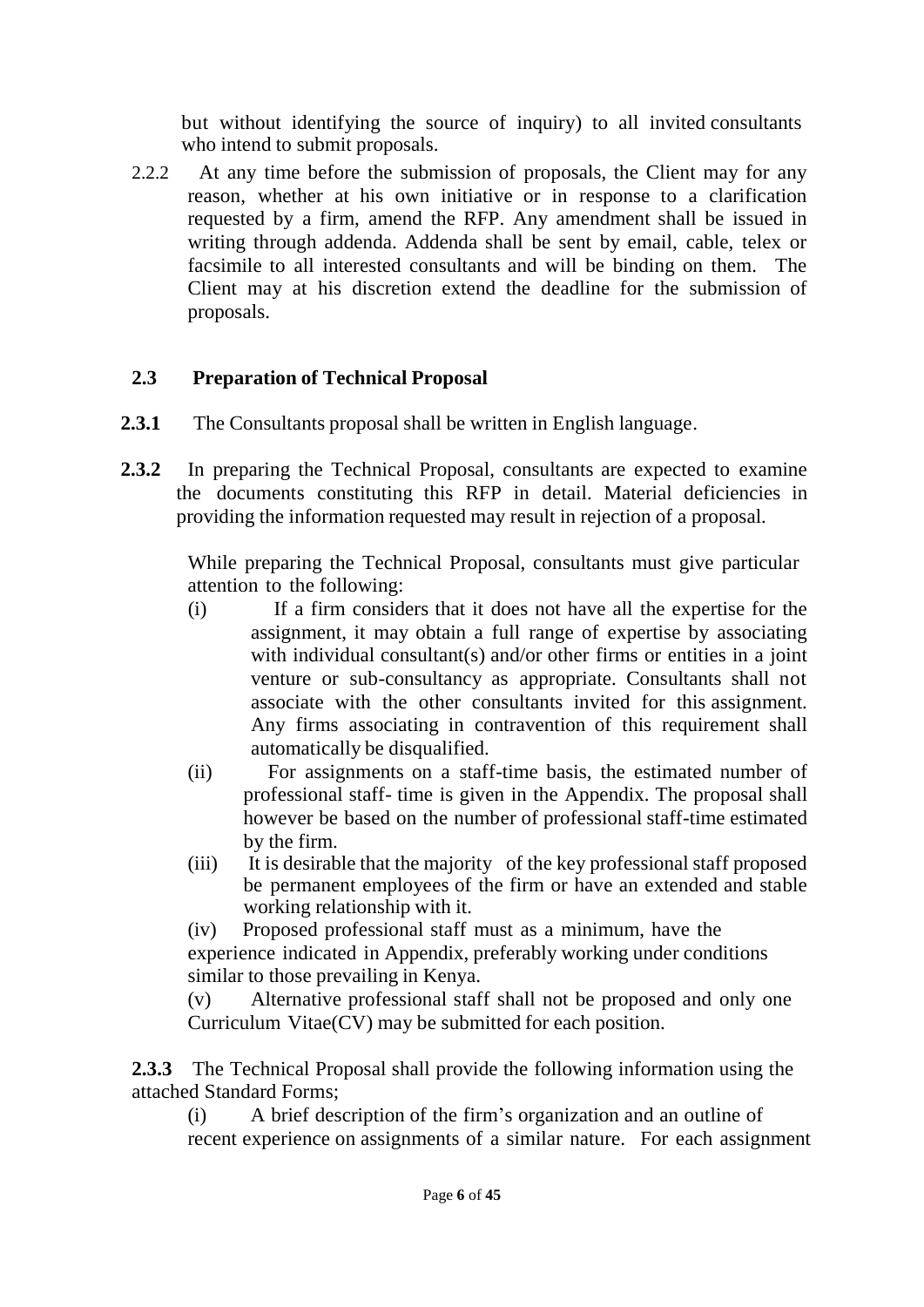the outline should indicate *inter alia,* the profiles of the staff proposed, duration of the assignment, contract amount and firm's involvement.

(ii) Any comments or suggestions on the Terms of Reference and a list of services and facilities to be provided by the Client.

(iii) A description of the methodology and work plan for performing the assignment.

- (iv) The list of the proposed staff team by specialty and the tasks that would be assigned to each staff team member and their timing.
- (v) CVs recently signed by the proposed professional staff and the authorized representative submitting the proposal. Key information should include number of years working for the firm/entity and degree of responsibility held in various assignments during the last ten (10) years.
- (vi) Estimates of the total staff input (professional and support staff stafftime) needed to carry out the assignment supported by bar chart diagrams showing the time proposed for each professional staff team member.

(vii) A detailed description of the proposed methodology, staffing and training, if Appendix "A" specifies training as a major component of the assignment.

(viii) Any additional information requested in Appendix "A".

## **2.3.4 The Technical Proposal shall not include any financial information (should be in separate document)**

- 2.4 Preparation of Financial Proposal
- 2.4.1 In preparing the Financial Proposal, consultants are expected to take into account the requirements and conditions outlined in the RFP documents. The Financial Proposal should follow Standard Forms (Section D). It lists all costs associated with the assignment including; (a) remuneration for staff (in the field and at headquarters), and; (b) reimbursable expenses such as subsistence (per diem, housing), transportation (international and local, for mobilization and demobilization), services and equipment (vehicles, office equipment, furniture, and supplies), office rent, insurance, printing of documents, surveys, and training, if it is a major component of the assignment. If appropriate these costs should be broken down by activity.
- 2.4.2 The Financial Proposal should clearly identify as a separate amount, the local taxes, duties, fees, levies and other charges imposed under the law on the consultants, the sub- consultants and their personnel, unless Appendix "A" specifies otherwise.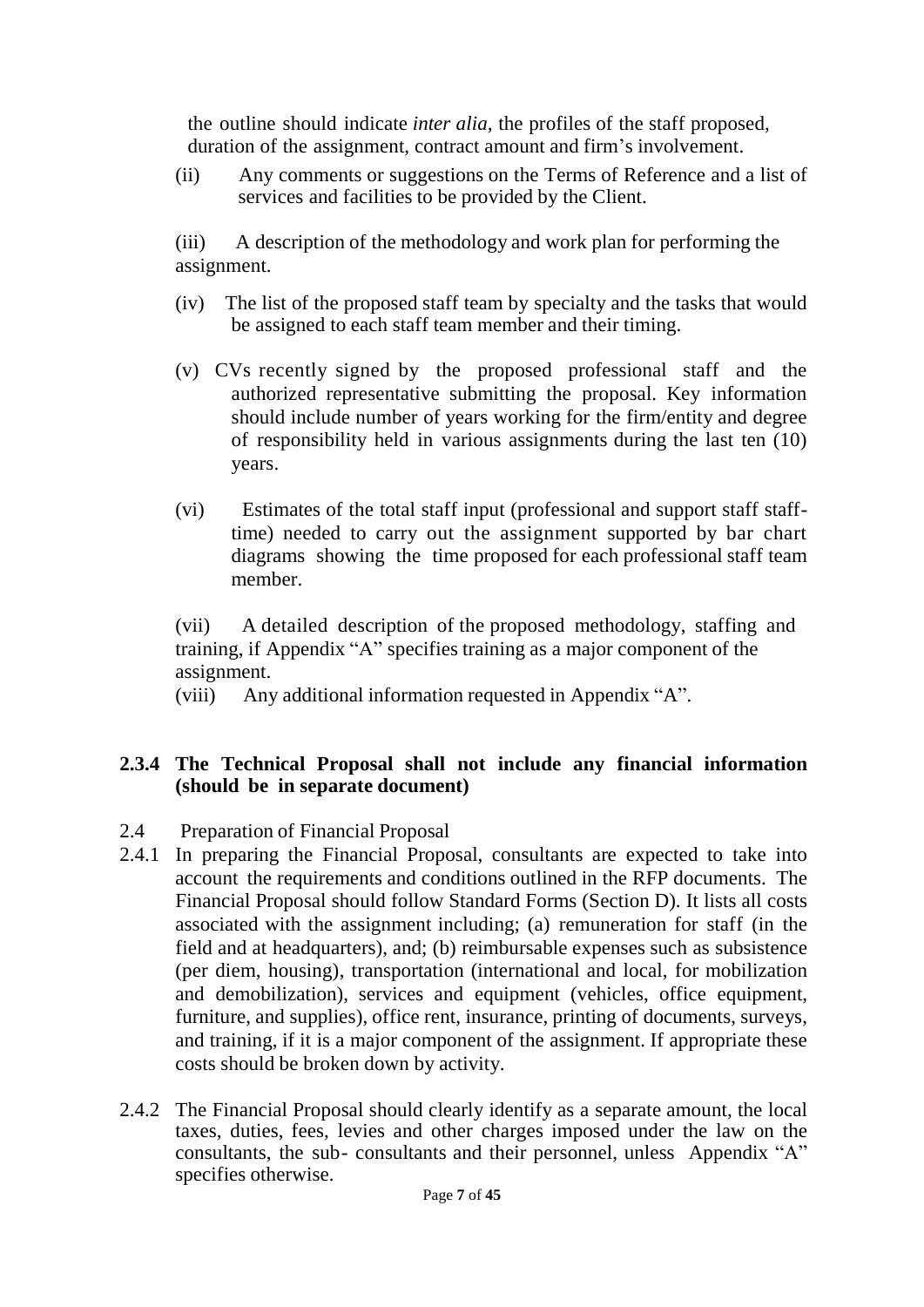- 2.4.3 Consultants shall express the price of their services in **Kenya Shillings.**
- 2.4.4 Commissions and gratuities, if any, paid or to be paid by consultants and related to the assignment will be listed in the Financial Proposal Submission Form.
- 2.4.5 The Proposal must remain valid for **120 days after the submission date**. During this period, the consultant is expected to keep available, at his own cost, the professional staff proposed for the assignment. The Client will make his best effort to complete negotiations within this period. If the Client wishes to extend the validity period of the proposals, the consultants shall agree to the extension.

## 2.5 **Submission, Receipt, and Opening of Proposals**

- 2.5.1 The original proposal (Technical Proposal and, Financial Proposal; see paragraph. 1.2) shall be prepared in indelible ink. It shall contain no interlineation or overwriting, except as necessary to correct errors made by the firm itself. Any such corrections must be initialed by the persons or person authorized to sign the proposals.
- 2.5.2 For each proposal, the consultants shall prepare the number of copies indicated in Appendix "A". Each Technical Proposal and Financial Proposal shall be marked "**ORIGINAL"** or **"COPY"** as appropriate. If there are any discrepancies between the original and the copies of the proposal, the original shall govern.
- **2.5.3** The original and all copies of the Technical Proposal shall be placed in a sealed envelope clearly marked "**TECHNICAL PROPOSAL**," and the original and all copies of the Financial Proposal in a sealed envelope clearly marked **"FINANCIAL PROPOSAL"** and warning: **"DO NOT OPEN WITH THE TECHNICAL PROPOSAL"**. Both envelopes shall be placed into an outer envelope and sealed. This outer envelope shall bear the submission address and other information indicated in the Appendix "ITC" and be clearly marked, **"DO NOT OPEN, EXCEPT IN PRESENCE OF THE TENDER OPENING COMMITTEE."**
- 2.5.4 The completed Technical and Financial Proposals must be delivered at the submission address on or before the time and date stated in the Appendix "ITC". Any proposal received after the closing time for submission of proposals shall be returned to the respective consultant unopened.
- 2.5.5 After the deadline for submission of proposals, the Technical Proposal shall be opened immediately by the opening committee.
- The Financial Proposal shall remain sealed and deposited with a responsible officer of the client department up to the time for public opening of financial proposals.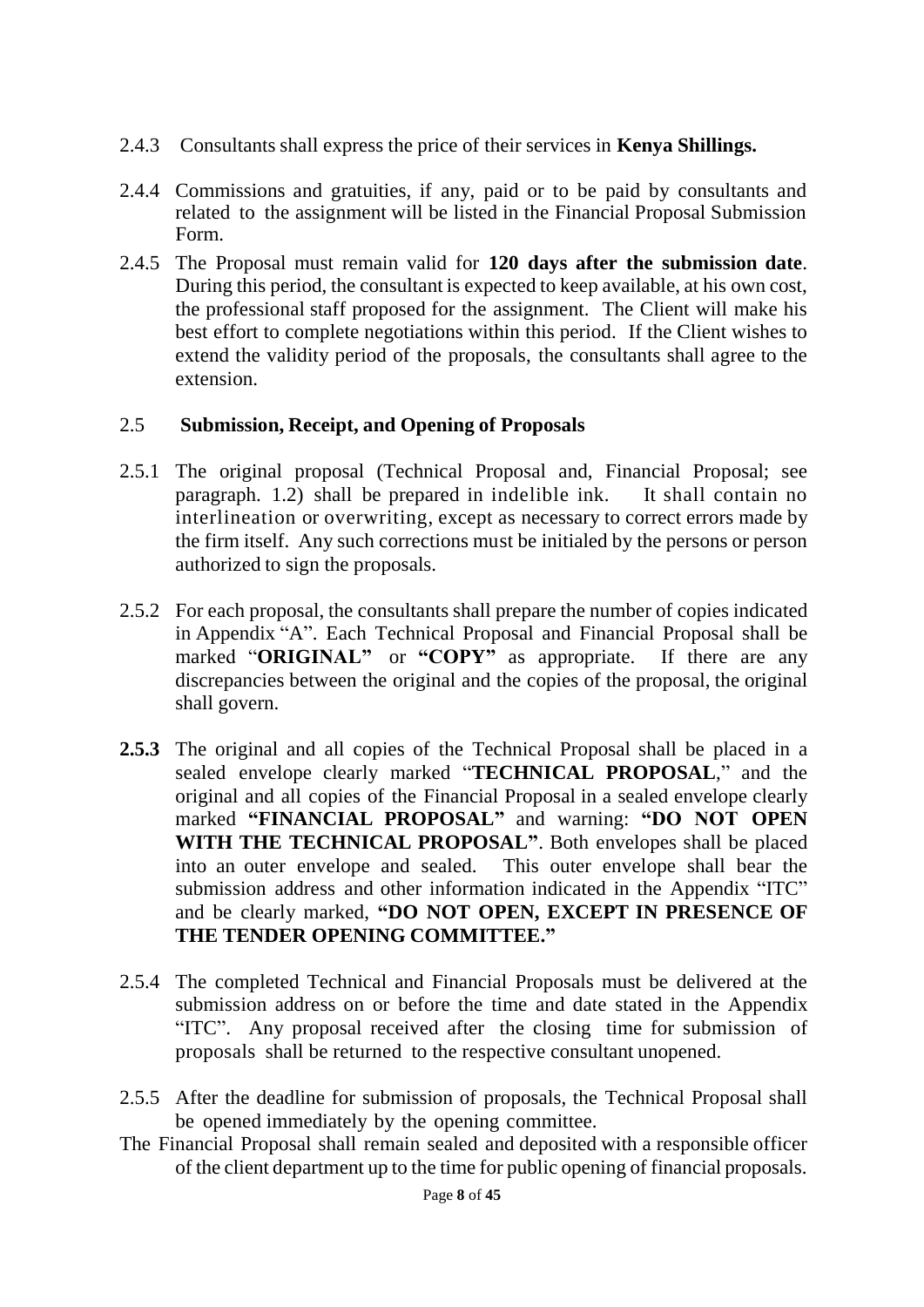## 2.6 **Proposal Evaluation General**

- 2.6.1 From the time the bids are opened to the time the Contract is awarded, if any consultant wishes to contact the Client on any matter related to his proposal, he should do so in writing at the address indicated in the Appendix "ITC". Any effort by the firm to influence the Client in the proposal evaluation, proposal comparison or Contract award decisions may result in the rejection of the consultant's proposal.
- 2.6.2 Evaluators of Technical Proposals shall have no access to the Financial Proposals until the technical evaluation is concluded.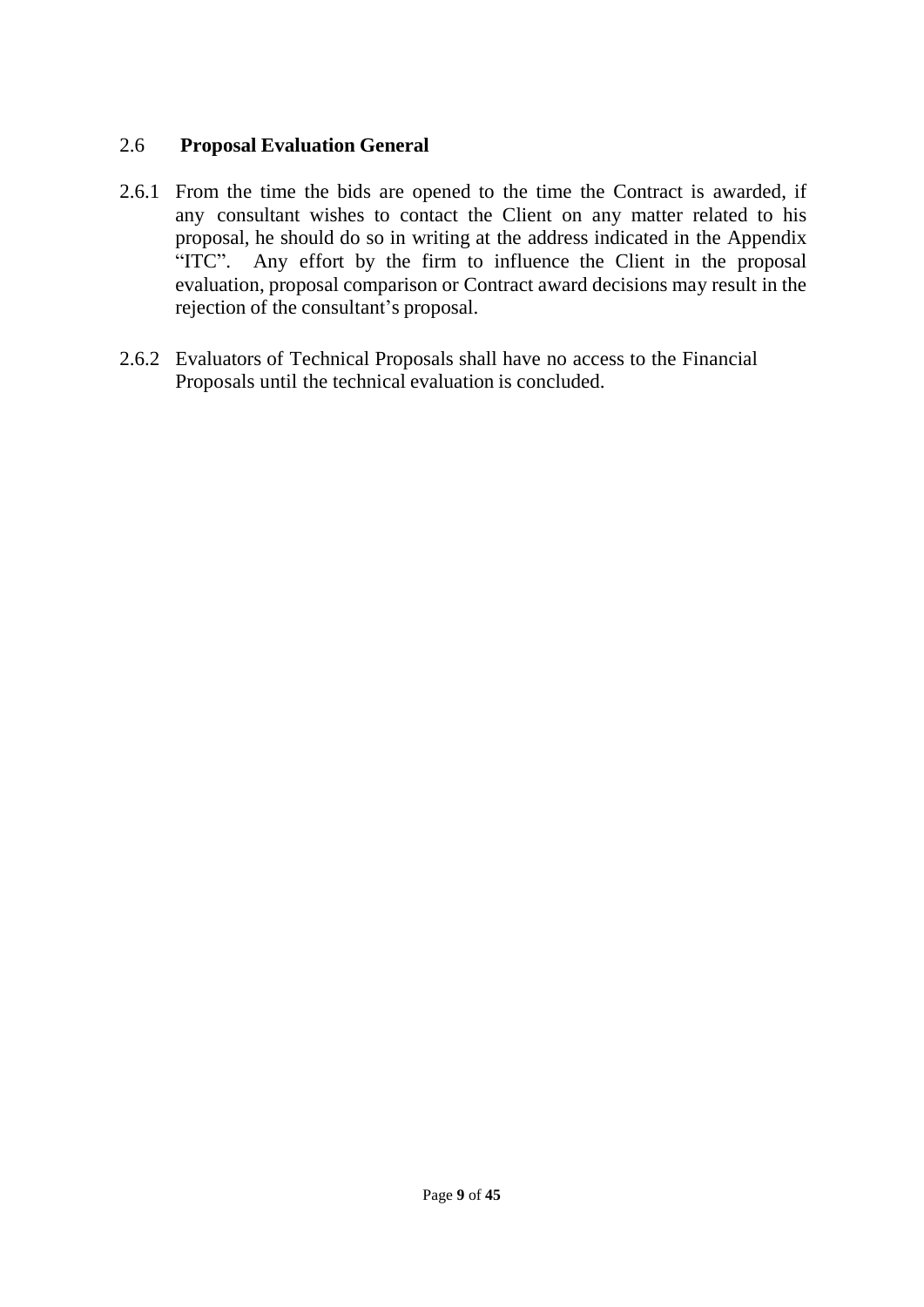# **2.7 MANDATORY REQUIREMENTS:**

The Consultancy firms must meet all the mandatory requirements in order to proceed to the Technical Evaluation stage.

**N.B Only** bidders that meet ALL the mandatory requirements will proceed to the technical evaluation.

| <b>MANDATORY REQUIREMENTS</b>                                                                                                                                                                               |               |
|-------------------------------------------------------------------------------------------------------------------------------------------------------------------------------------------------------------|---------------|
| <b>No.</b> Mandatory Documents to be submitted                                                                                                                                                              | <b>YES/NO</b> |
| A copy of company registration/incorporation certificate                                                                                                                                                    |               |
| The firm must have been in existence for a minimum period of ten years                                                                                                                                      |               |
| A Valid Tax Compliance certificate                                                                                                                                                                          |               |
| Submit 1 original & 1 copy of each Technical and Financial<br>Proposal - and must have ALL pages serialized/paginated,<br>signed $\&$ stamped accordingly and book bound.                                   |               |
| Audited Financial statements for the last three years $(2019, 2018 \& 2017)$                                                                                                                                |               |
| Attach duly filled, signed and stamped confidential business questionnaire<br>indicating shareholding for the applicable firms (Must attach CR 12)                                                          |               |
| Submit a statement in the letterhead of the bidder indicating that your<br>company and that of the joint venture if any are not insolvent, in<br>receivership, bankrupt or in the process of being wound up |               |
| Submit a statement in the bidder's letterhead indicating that the person or his<br>or her sub-contractor, if any is not debarred from participating in<br>procurement proceedings.                          |               |
| A professional indemnity cover of not less than Kshs 5M                                                                                                                                                     |               |
| Lead consultant must be a an accredited governance auditor and a member of<br>Institute of Directors or Institute of Certified Secretaries , or an international<br>equivalent                              |               |
| Submit CVs of key staff and copies of academic and professional certificates; Copies of certificates must be certified by commissioner of oaths.                                                            |               |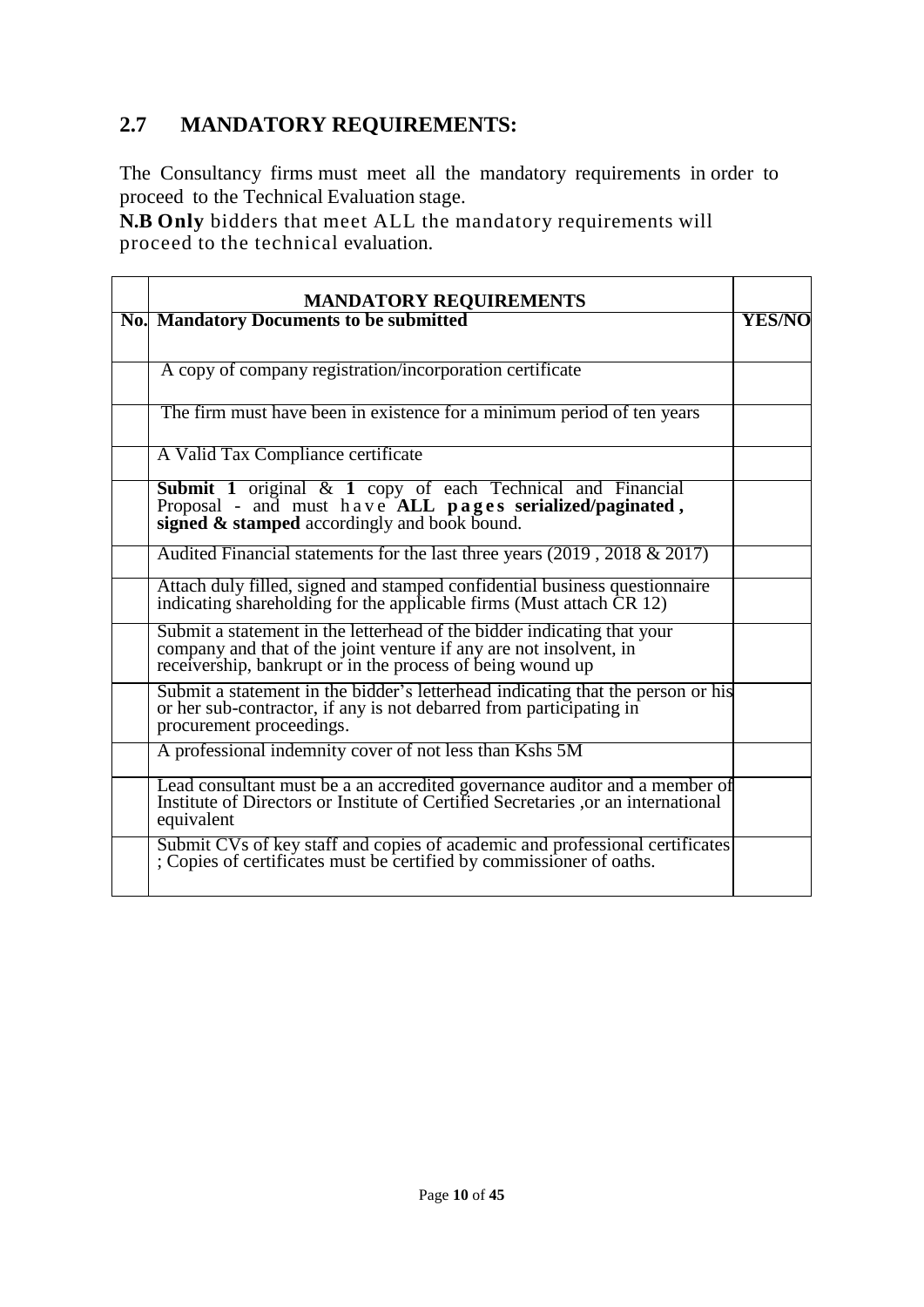## **2.8 Evaluation of Technical Proposal**

#### **TECHNICAL EVALUATION CRITERIA FOR CONSULTANCY SERVICE TO UNDERTAKE COMMISSION BOARD EVALUATION FOR THE PUBLIC SERVICE COMMISSION:**

The Technical Evaluation pass mark **shall be 80%. Technical Evaluation criteria:**

|    | <b>Technical Evaluation</b>                                                                                                                                                                                                                                                                                                                                                                                                                                                                                            | <b>Total</b><br><b>Marks</b>            | <b>Marks</b><br><b>Awarded</b> |
|----|------------------------------------------------------------------------------------------------------------------------------------------------------------------------------------------------------------------------------------------------------------------------------------------------------------------------------------------------------------------------------------------------------------------------------------------------------------------------------------------------------------------------|-----------------------------------------|--------------------------------|
| 1. | Specific Experience of the firm/consultant related<br>to the assignment<br>(Board/Performance/Productivity Management).<br>(i) Provide THREE (3) organizations. (at least<br>one must be in the public service)<br>references that your firm has successfully<br>provided for similar services<br>(ii) Provide a list and attach three (3)<br>contracts/LSOs from the clients with                                                                                                                                     | Each<br>assignment<br>scores 5<br>marks |                                |
|    | details of contact persons and contract<br>price of each.                                                                                                                                                                                                                                                                                                                                                                                                                                                              | 15                                      |                                |
| 2. | Adequacy of the proposed work plan and<br>methodology in responding to the Terms of<br>Reference.<br>(i) Methodology of implementing the<br>assignment<br>(ii) Understanding the scope of work /<br>interpretation of TOR's<br>(iii) Work plan to incorporate all the activities to<br>be undertaken as per the Terms of<br>Reference and timeframes<br>(iv) Organization structure and staffing<br>(Organogram) for the consultancy<br>(v) Demonstrate Knowledge and Skills transfer<br>upon completion of assignment | 40                                      |                                |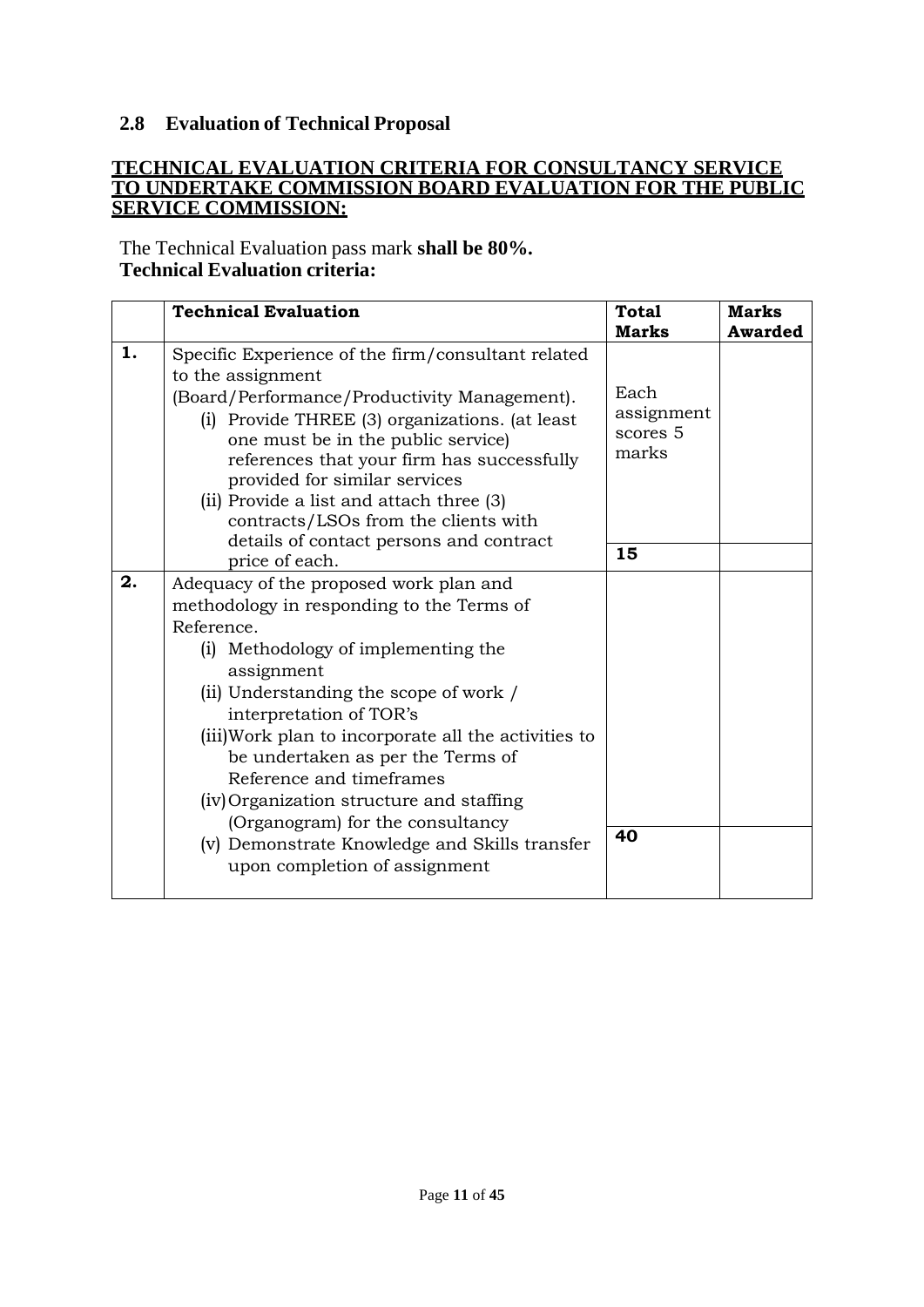| 3. | <b>Team Leader</b>                                      |    |  |
|----|---------------------------------------------------------|----|--|
|    | Qualifications                                          |    |  |
|    | Master's Degree in Business Administration,<br>1.       |    |  |
|    | Economics, Human Resource or Law (Attach                |    |  |
|    | certificate) - 3 Marks                                  |    |  |
|    | ii.<br>Bachelor's<br><b>Business</b><br>Degree<br>in    |    |  |
|    | Administration, Economics or Law (Attach                |    |  |
|    | certificate) – 2 Marks                                  |    |  |
|    | Membership of the institute of Directors, ICS<br>iii.   |    |  |
|    | or equivalent (Attach proof) – 5 Marks                  |    |  |
|    | iv.<br>Accredited Governance Auditor by ICS             |    |  |
|    | $(Attack proof) - 5 Marks$                              |    |  |
|    | <b>Experience</b>                                       |    |  |
|    | (i) At least 15 years' experience in performance        |    |  |
|    | and productivity management, conducting                 | 25 |  |
|    | individual and institutional review,                    |    |  |
|    | experience in corporate governance                      |    |  |
|    | consultancies in large organisations. Proof             |    |  |
|    | of the same is required $-2$ Marks                      |    |  |
|    | (ii) Undertaken at least three verifiable and           |    |  |
|    | comparable projects as the lead consultant              |    |  |
|    | within the last seven years; (Attach                    |    |  |
|    | recommendation letters) – 6 Marks                       |    |  |
|    | (iii) Extensive conceptual and practical                |    |  |
|    | knowledge of Kenya's national development               |    |  |
|    | goals and government operations;                        |    |  |
|    | Experience in working and collaborating                 |    |  |
|    | with stakeholders including government                  |    |  |
|    | agencies in Kenya – 1 Mark                              |    |  |
|    | (iv) Demonstrated experience in capacity                |    |  |
|    | development initiatives, notably at                     |    |  |
|    | institutional, sectoral and national levels -<br>1 Mark |    |  |
|    |                                                         |    |  |
| 4. | Other key staff (1 Consultant)                          |    |  |
|    | The other team member:                                  |    |  |
|    | (i) Must have at least a Bachelor's degree              |    |  |
|    | with a bias in Human Resource                           |    |  |
|    | Management, law, Economics or Business                  |    |  |
|    | Administration; - 3 Marks                               |    |  |
|    | (ii) Certified Public Secretary in Kenya (Attach        |    |  |
|    | $Proof - 4 Marks$                                       |    |  |
|    | (iii) Must have at least five years' relevant           |    |  |
|    | experience; Proof of the same is required -             |    |  |
|    | 2 Marks                                                 | 15 |  |
|    | (iv) Participated in at least three verifiable and      |    |  |
|    | comparable projects either as lead                      |    |  |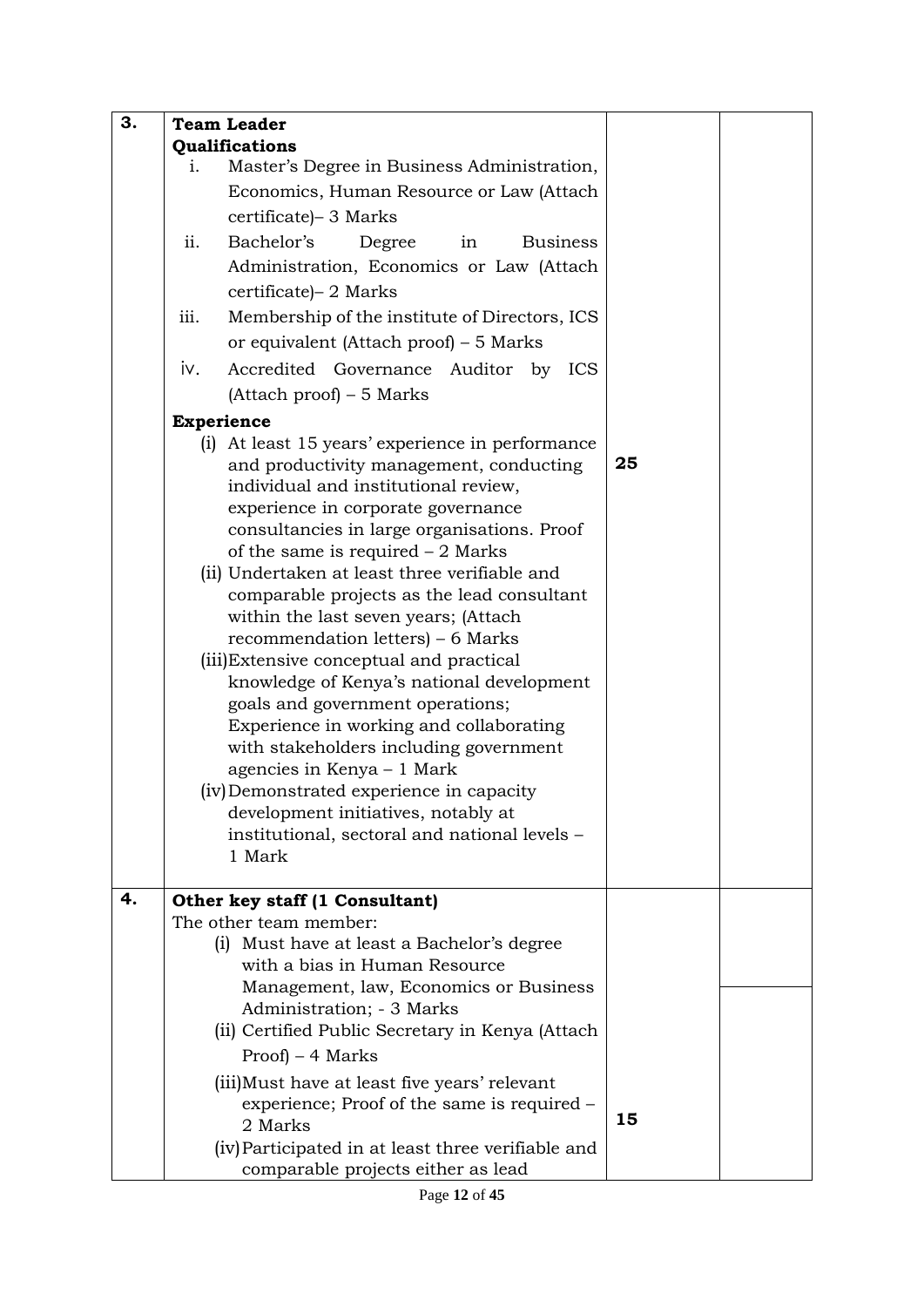|    | consultants or members of a team within<br>the last five years (Attach<br>recommendation letters) – 6 Marks |     |
|----|-------------------------------------------------------------------------------------------------------------|-----|
| 6. | Value addition to the consultancy and<br>presentation                                                       | 5   |
|    | <b>TOTAL</b>                                                                                                | 100 |

The number of points to be given to each evaluation sub criteria for qualification of the Consultant are: - **Points** 

| Total |                                     | 100 |
|-------|-------------------------------------|-----|
|       | (iv) Value addition/presentation    | 05  |
| (iii) | Key Professional personnel          | 30  |
| (ii)  | Proposed work plan and approach     | 55  |
| (i)   | Experience of the firm / consultant | 10  |

**The minimum technical score required to pass is 80 points.**

### **2.9 Public Opening and Evaluation of Financial Proposal**

- 2.9.1 After Technical Proposal evaluation, the Client shall notify those consultants whose proposals did not meet the minimum qualifying mark or were considered non-responsive to the RFP and Terms of Reference, indicating that their Financial Proposals will be returned after completing the selection process. The Client shall simultaneously notify the consultants who have secured the minimum qualifying mark, indicating the date and time set for opening the Financial Proposals and stating that the opening ceremony is open to those consultants who choose to attend. The opening date shall not be sooner than seven (7) days after the notification date. The notification may be sent by registered letter, cable, telex, facsimile or electronic mail.
- 2.9.2 The Financial Proposals shall be opened publicly in the presence of the consultants' representatives who choose to attend. The name of the consultant, the technical Scores and the proposed prices shall be read aloud and recorded when the Financial Proposals are opened. The Client shall prepare minutes of the public opening.
- 2.9.3 The evaluation committee will determine whether the financial proposals are complete (i.e. whether the consultant has costed all the items of the corresponding Technical Proposal and correct any computational errors). The cost of any un-priced items shall be assumed to be included in other costs in the proposal. In all cases, the total price of the Financial Proposal as submitted shall prevail.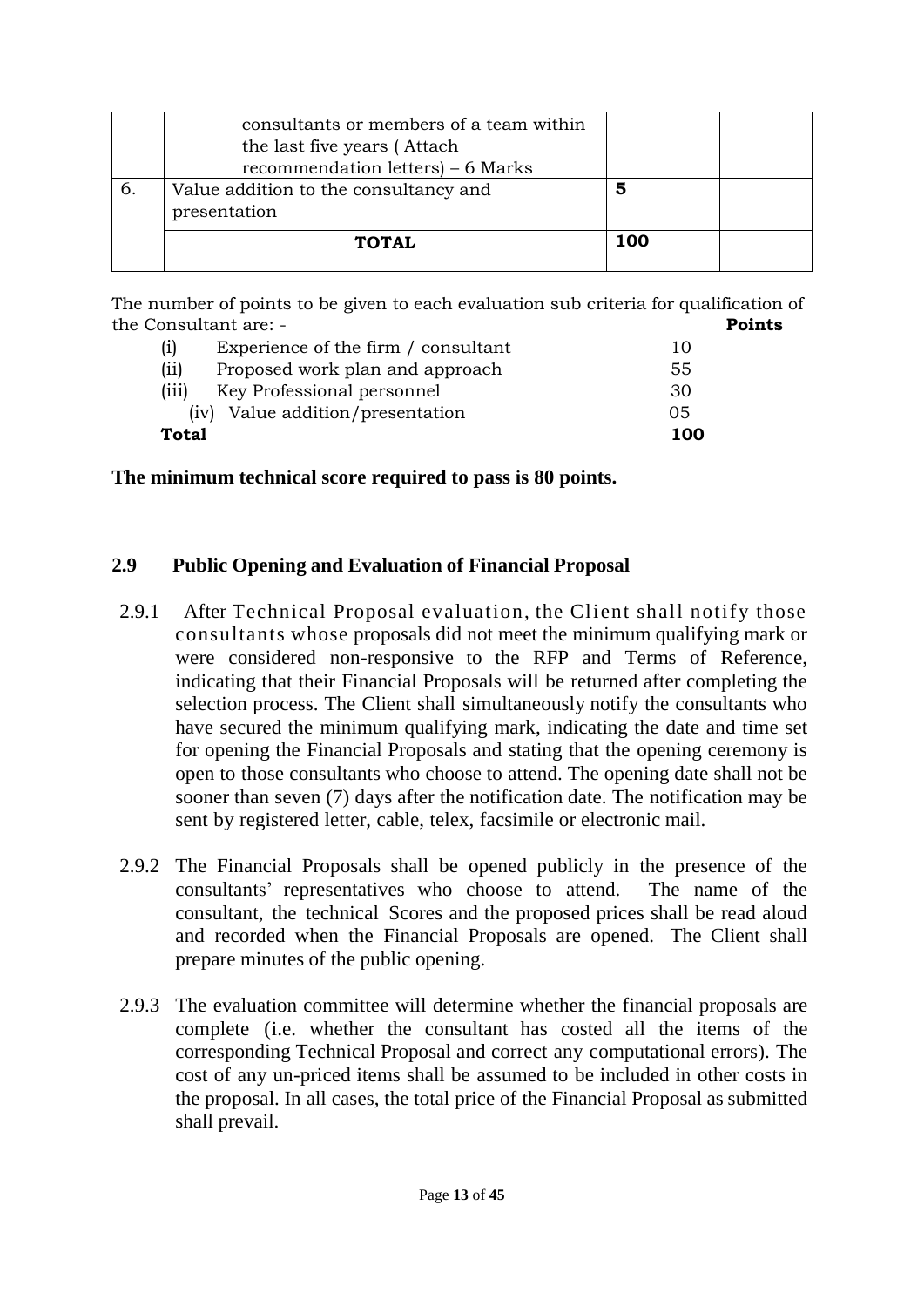- 2.9.4 While comparing proposal prices between local and foreign firms participating in a selection process in financial evaluation of Proposals, firms incorporated in Kenya where indigenous Kenyans own 51% or more of the share capital shall be allowed a 10% preferential bias in proposal prices. However, there shall be no such preference in the technical evaluation of the tenders. Proof of local incorporation and citizenship shall be required before the provisions of this sub-clause are applied. Details of such proof shall be attached by the Consultant in the financial proposal.
- 2.9.5 The formulae for determining the Financial Score (Sf) shall, unless an alternative formula is indicated in the Appendix "ITC", be as follows: -  $Sf = 100 X F M/F$  where Sf is the financial score; Fm is the lowest priced financial proposal and F is the price of the proposal under consideration. Proposals will be ranked according to their combined technical *(St)* and financial *(Sf)* scores using the weights *(T=the weight given to the Technical Proposal:*  $P =$  *the* weight given to the Financial Proposal;  $T + p = I$ ) indicated in the Appendix. The combined technical and financial score, S, is calculated as follows:  $-S =$ *St* x *T* % + *Sf* x *P* %. The firm achieving the highest combined technical and financial score will be invited for negotiations.
- 2.9.6 The tender evaluation committee shall evaluate the tender within 30 days from the date of opening the tender.

2.9.7 Contract price variations shall not be allowed for contracts not exceeding one year (12 months).

2.9.8 Where contract price variation is allowed, the variation shall not exceed 25% of the original contract price.

2.9.9 Price variation requests shall be processed by the procuring entity within 30 days of receiving the request.

### **2.10 Negotiations**

- 2.10.1 Negotiations will be held at the same address as "address to send information to the Client" indicated in the Appendix "ITC". The aim is to reach agreement on all points and sign a contract.
- 2.10.2 Negotiations will include a discussion of the Technical Proposal, the proposed methodology (work plan), staffing and any suggestions made by the firm to improve the Terms of Reference. The Client and firm will then work out final Terms of Reference, staffing and bar charts indicating activities, staff periods in the field and in the head office, staff-months, logistics and reporting. The agreed work plan and final Terms of Reference will then be incorporated in the "Description of Services" and form part of the Contract. Special attention will be paid to getting the most the firm can offer within the available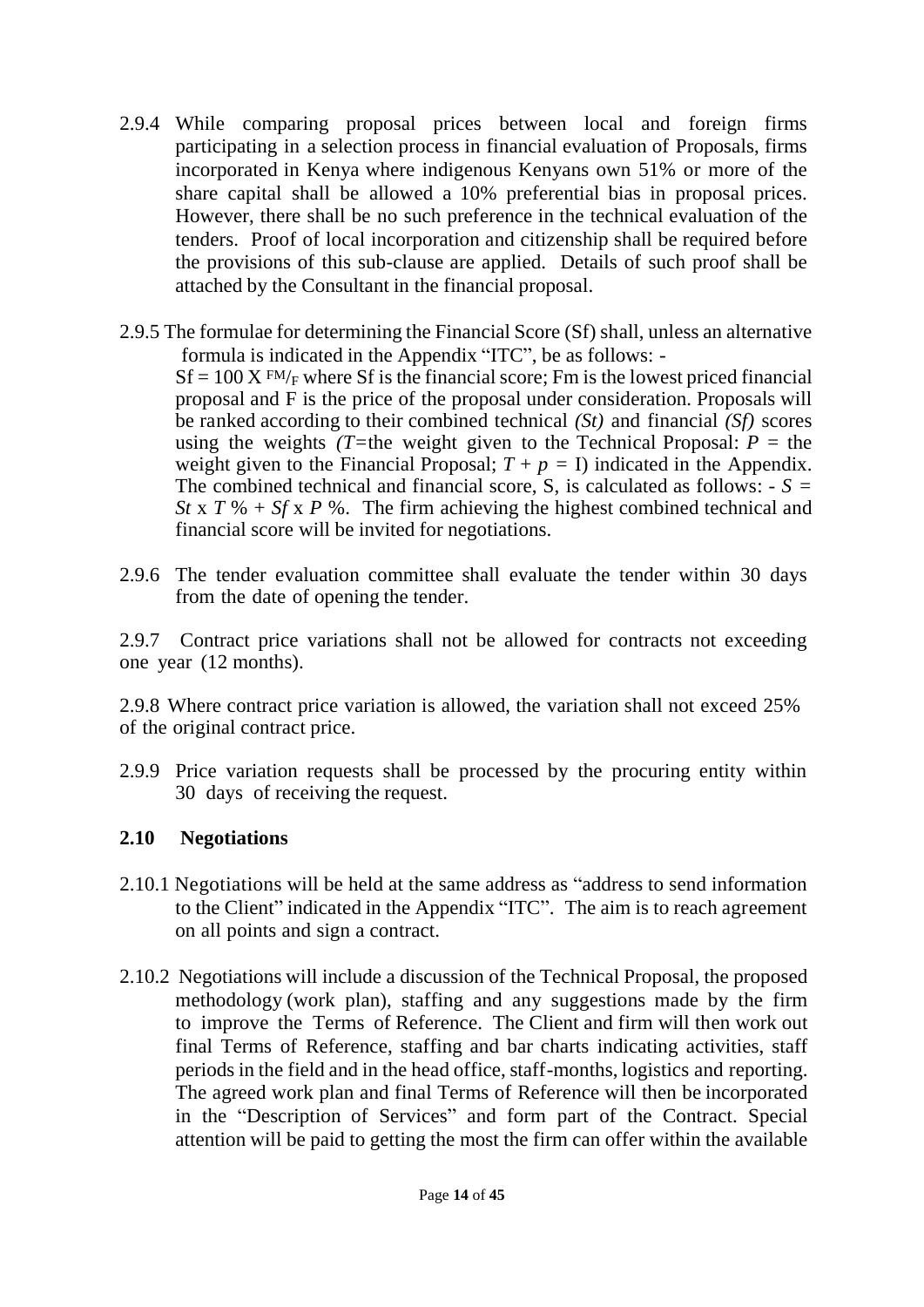budget and to clearly defining the inputs required from the Client to ensure satisfactory implementation of the assignment.

- 2.10.3 Unless there are exceptional reasons, the financial negotiations will not involve the remuneration rates for staff (no breakdown of fees).
- 2.10.4 Having selected the firm on the basis of, among other things, an evaluation of proposed key professional staff, the Client expects to negotiate a contract on the basis of the experts named in the proposal. Before contract negotiations, the Client will require assurances that the experts will be actually available. The Client will not consider substitutions during contract negotiations unless both parties agree that undue delay in the selection process makes such substitution unavoidable or that such changes are critical to meet the objectives of the assignment. If this is not the case and if it is established that key staff were offered in the proposal without confirming their availability, the firm may be disqualified.
- 2.10.5 The negotiations will conclude with a review of the draft form of the Contract. To complete negotiations the Client and the selected firm will initial the agreed Contract. If negotiations fail, the Client will invite the firm whose proposal received the second highest score to negotiate a contract.
- 2.10.6 The procuring entity shall appoint a team for the purpose of the negotiations.

## **2.11 Award of Contract**

2.11.1 The Contract will be awarded following negotiations. After negotiations are completed, the Client will promptly notify other consultants on the shortlist that they were unsuccessful and return the Financial Proposals of those consultants who did not pass the technical evaluation.

2.11.2 The selected firm is expected to commence the assignment on the date and at the location specified in Appendix "A".

- 2.11.3 The parties to the contract shall have it signed within 30 days from the date of notification of contract award unless there is an administrative review request.
- 2.11.4 The procuring entity may at any time terminate procurement proceedings before contract award and shall not be liable to any person for the termination.
- 2.11.5 The procuring entity shall give prompt notice of the termination to the tenderers and on request give its reasons for termination within 14 days of receiving the request from any tenderer.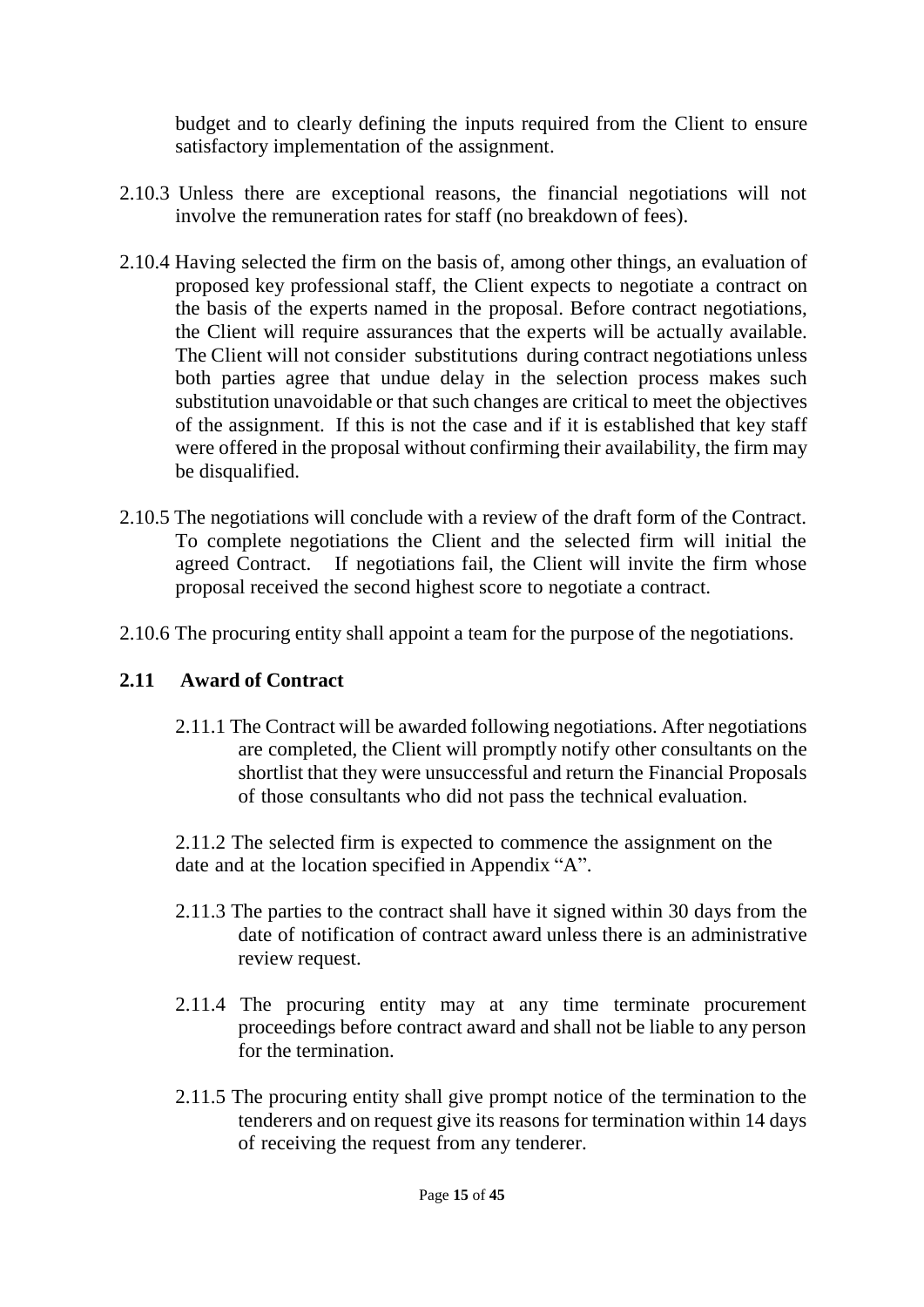- 2.11.6 To qualify for contract awards, the tenderer shall have the following:
	- (a) Necessary qualifications, capability experience, services, equipment and facilities to provide what is being procured.
	- (b) Legal capacity to enter into a contract for procurement.
	- (c) Shall not be insolvent, in receivership, bankrupt or in the process of being wound up and is not the subject of legal proceedings relating to the foregoing.
	- (d) Shall not be debarred from participating in public procurement.

# **2.12 Confidentiality**

2.12.1 Information relating to evaluation of proposals and recommendations concerning awards shall not be disclosed to the consultants who submitted the proposals or to other persons not officially concerned with the process, until the winning firm has been notified that it has been awarded the Contract.

## **2.13 Corrupt or fraudulent practices**

- 2.13.1The procuring entity requires that the consultants observe the highest standards of ethics during the selection and award of the consultancy contract and also during the performance of the assignment. The tenderer shall sign a declaration that he has not and will not be involved in corrupt or fraudulent practices.
- 2.13.2 The procuring entity will reject a proposal for award if it determines that the consultant recommended for award has engaged in corrupt or fraudulent practices in competing for the contract in question.
- 2.13.3 Further a consultant who is found to have indulged in corrupt or fraudulent practices risks being debarred from participating in public procurement in Kenya.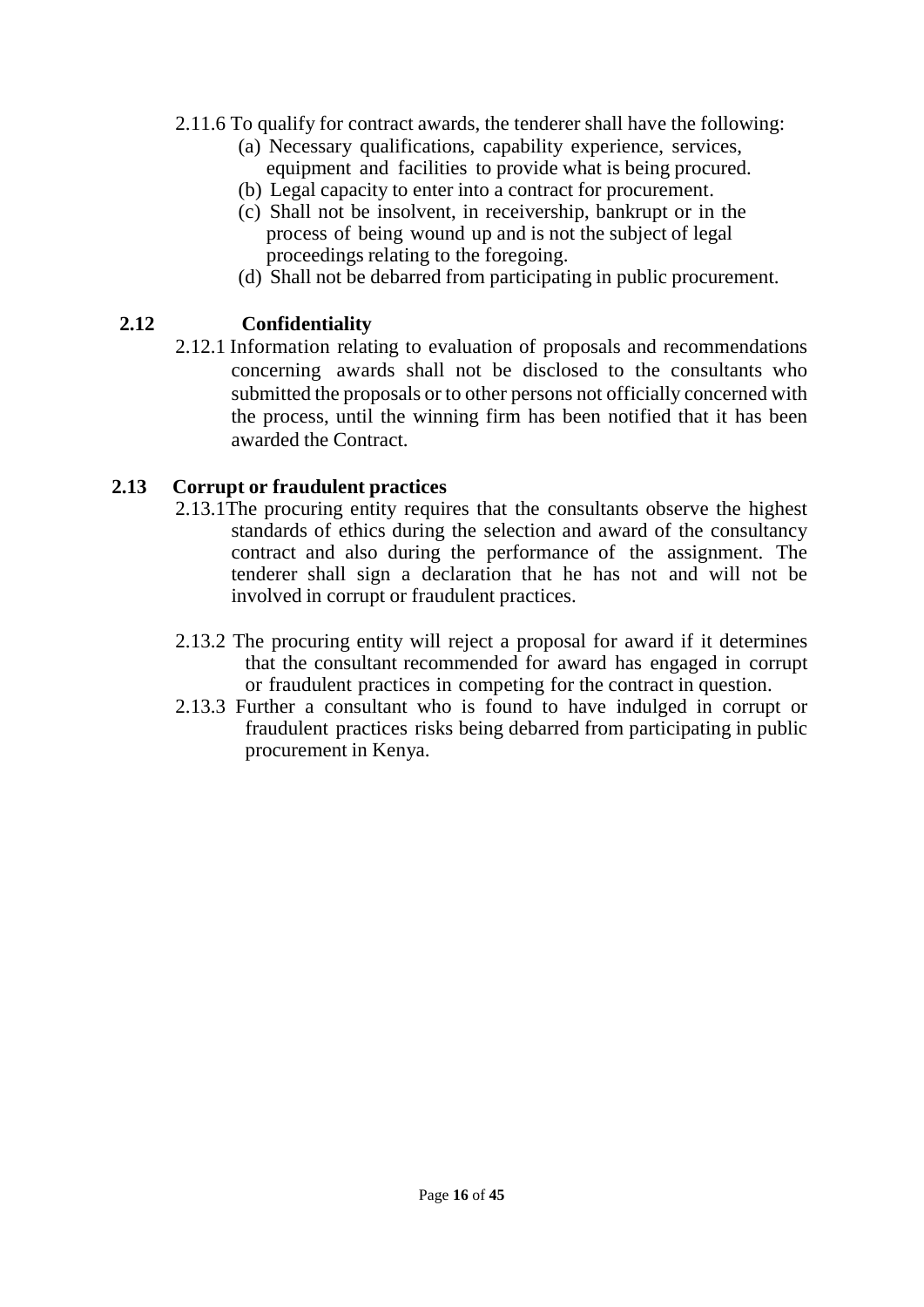# **Appendix to Information to Consultants**

The following information for procurement of consultancy services and selection of Consultants shall complement or amend the provisions of the information to Consultants, wherever there is a conflict between the provisions of the information and to consultants and the provisions of the appendix, the provisions of the Appendix herein shall prevail over those of the information to consultants.

# **Clause Reference**

2.1 The name of the Client is: Public Service Commission

2.1.1 The method of selection is: Cost and Quality Based Selection

2.1.2 Technical and Financial Proposals are requested: Yes

The name, objectives, and description of the assignment are as given in the tender document:

2.1.3 The name(s), address (es) and telephone numbers of the Client's official(s) are:

**The Commission Secretary/CEO, Public Service Commission, P.O Box 30095-00100, Nairobi**

2.1.4 The Client will provide the following inputs:

- Clarifications regarding the assignment
- Documents and reports that will aid the consultant understand the operating environment of the Commission.
- details as per the terms of reference

2.1.5 (i) The estimated number of professional staff months required for the Assignment is; 2 months

(ii)The minimum required experience of proposed professional staff is: *as per the terms of reference*

- 2.3.3 Training is a specific component of this assignment: **Yes**
- 2.5.3 The proposal submission address is:

**The Commission Secretary/CEO, Public Service Commission, P.O Box 30095-00100, Nairobi**

 Proposals must be submitted no later than the following date and time **23rd November 2020** at **11:00am.**

Consultants must submit an original and one additional copy of each proposal.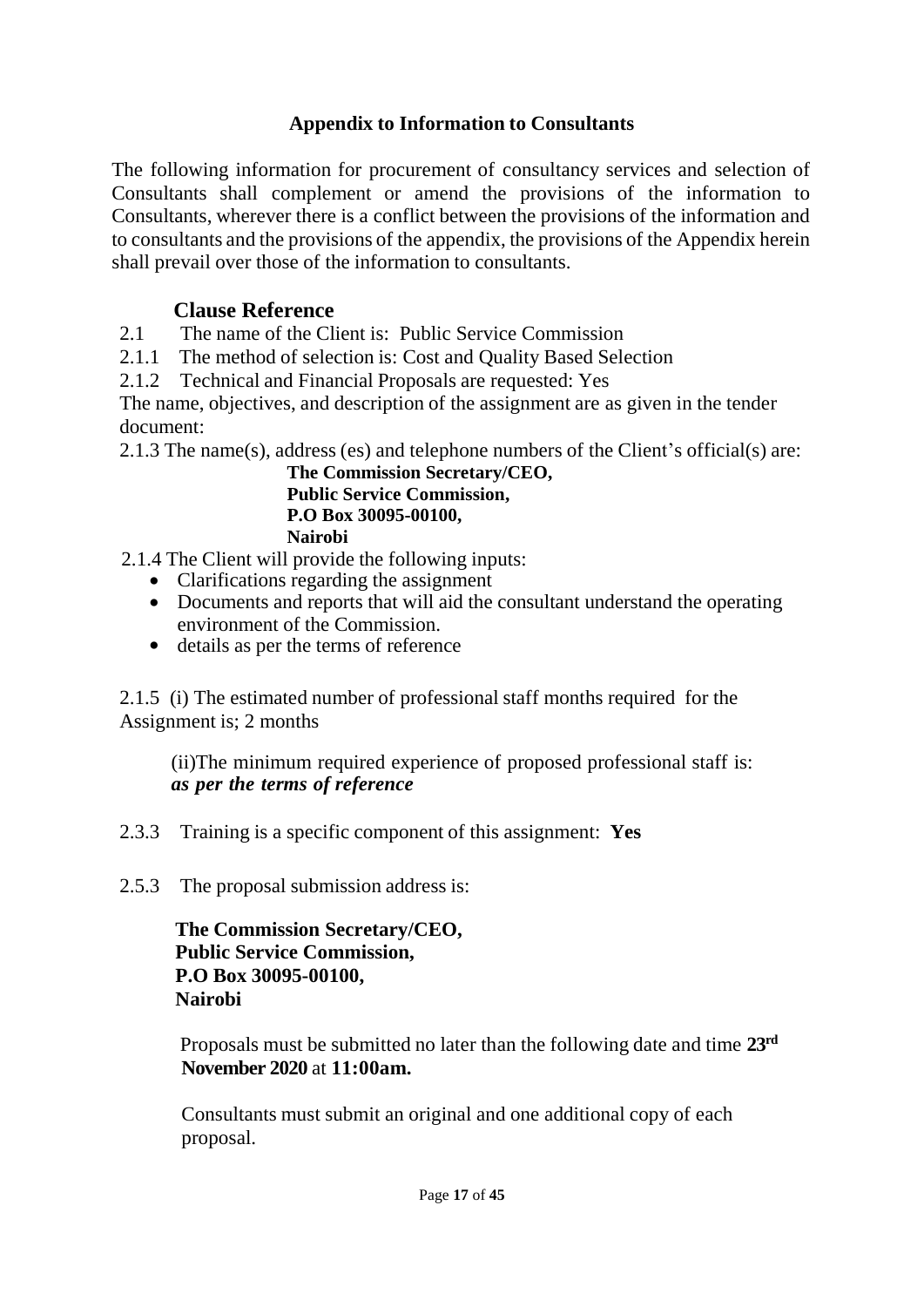2.6.1 The address to send information to the Client is

**The Commission Secretary/CEO, Public Service Commission, P.O Box 30095-00100, Nairobi**

### 2.8 **The minimum technical score required pass mark is 80***%*

- 2.9.5 The weights given to the Technical and Financial Proposals are:  $T=\_$  (0.80)  $P=\_ 0.20$
- 2.11.2 The assignment is expected to commence on at a date to be communicated to the selected consultant.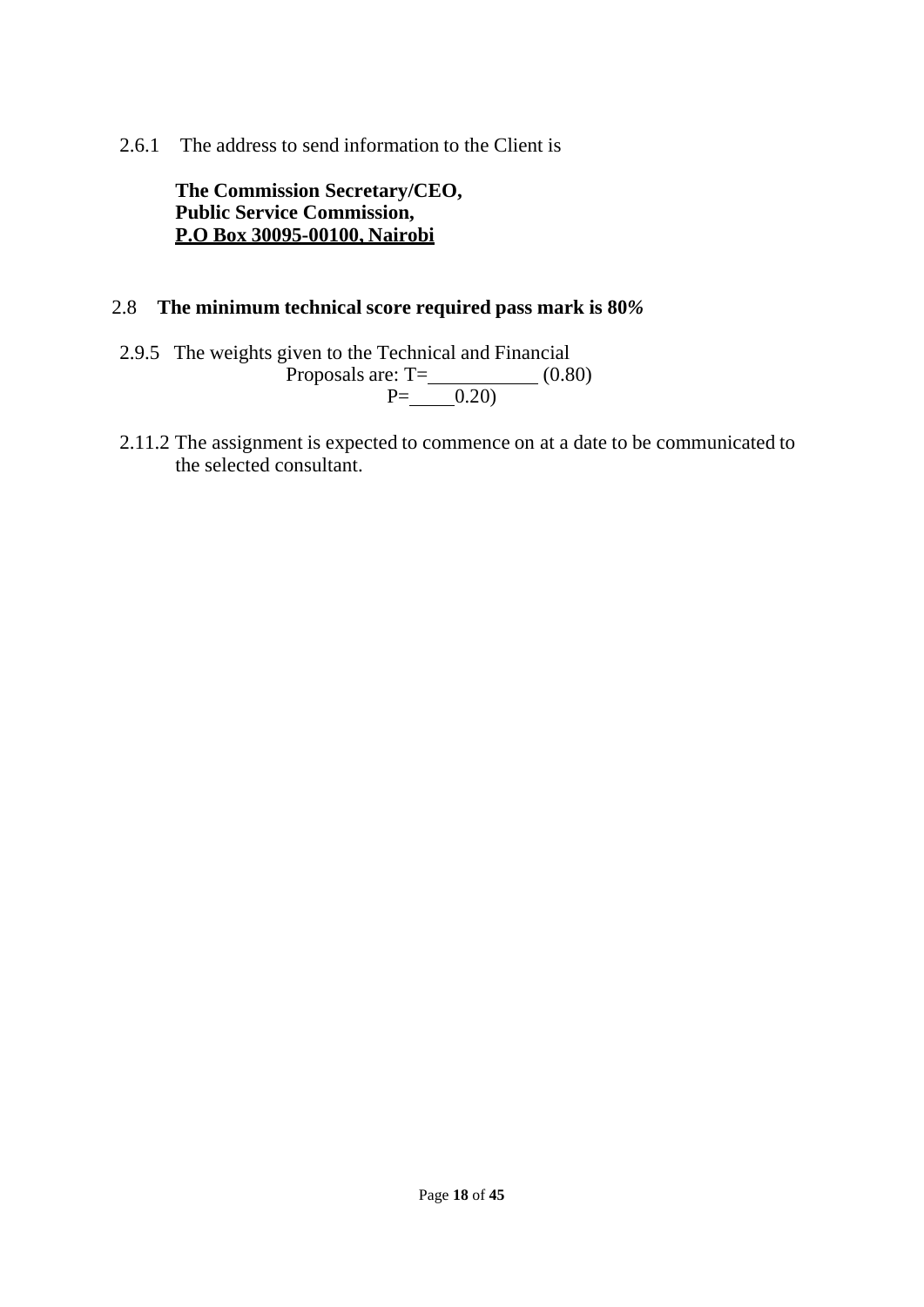# **SECTION III: - TECHNICAL PROPOSAL**

## **Notes on the preparation of the Technical Proposals**

3.1 In preparing the technical proposals the consultant is expected to examine all terms and information included in the RFP. Failure to provide all requested information shall be at the consultants own risk and may result in rejection of the consultant's proposal.

3.2 The technical proposalshall provide all required information and any necessary additional information and shall be prepared using the standard forms provided in this Section.

3.3 The Technical proposal shall not include any financial information unless it is allowed in the Appendix to information to the consultants or the Special Conditions of contract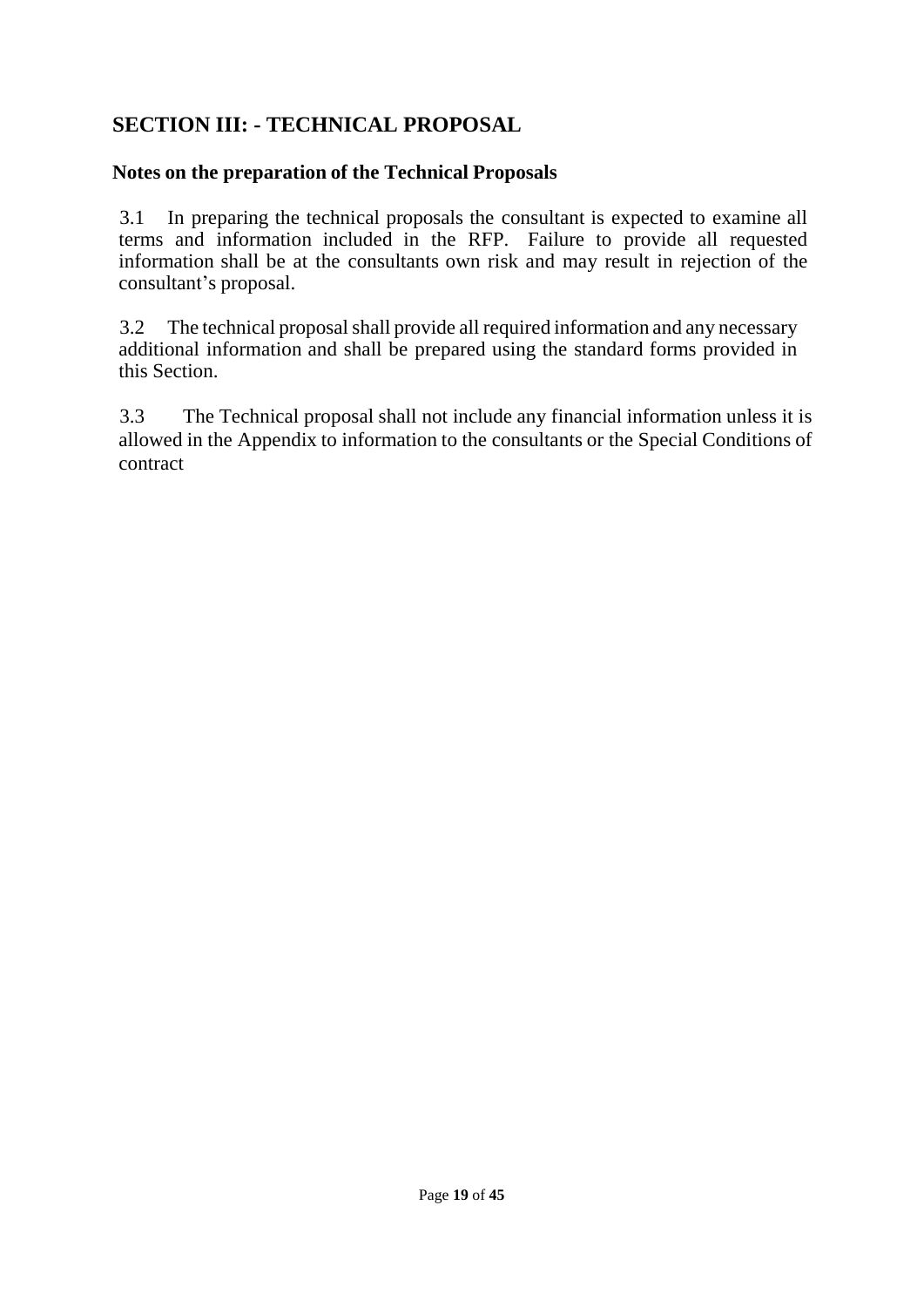# **SECTION III - TECHNICAL PROPOSAL**

## **Table of Contents**

- 1. Technical proposal submission form
- 2. Firms references
- 3. Comments and suggestions of consultants on the Terms of reference and on data, services and Facilities to be provided by the procuring entity
- 4. Description of the methodology and work plan for performing the assignment
- 5. Team composition and Task assignments
- 6. Format of curriculum vitae (CV) for proposed Professional staff
- 7. Time schedule for professional personnel
- 8. Activity (work schedule)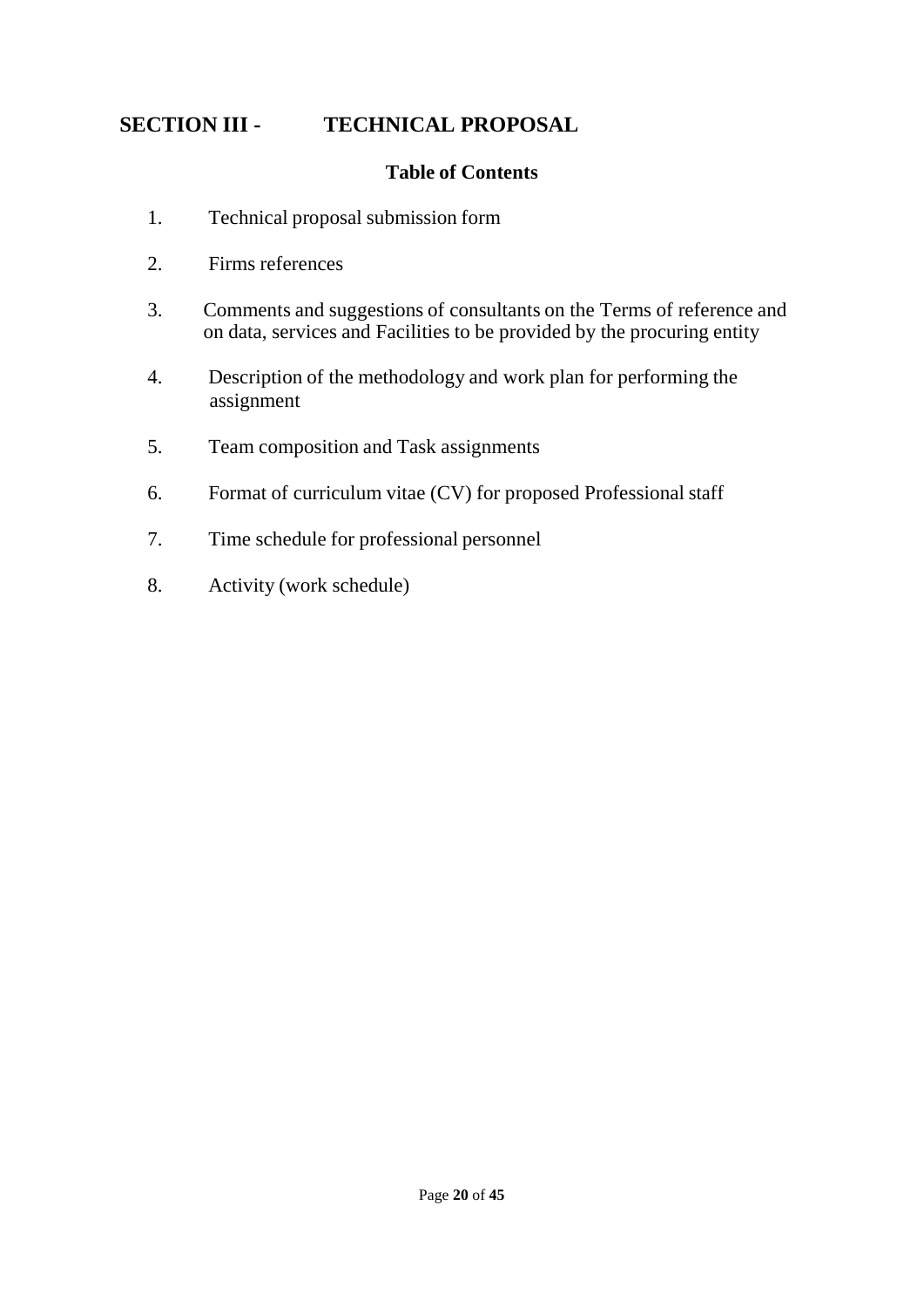# **1. TECHNICAL PROPOSAL SUBMISSION FORM**

[ *Date*]

To: [*Name and address of Client)*

Ladies/Gentlemen:

We, the undersigned, offer to provide the consulting services for [*Title of consulting services*] in accordance with your Request for Proposal dated [*Date*] and our Proposal. We are hereby submitting our Proposal, which includes this Technical Proposal, [and a Financial Proposal sealed under a separate envelope-*where applicable*].

We understand you are not bound to accept any Proposal that

you receive. We remain,

Yours sincerely,

| [Authorized Signature]:        |
|--------------------------------|
| [Name and Title of Signatory]: |
| [Name of Firm]:                |
| [Address:]                     |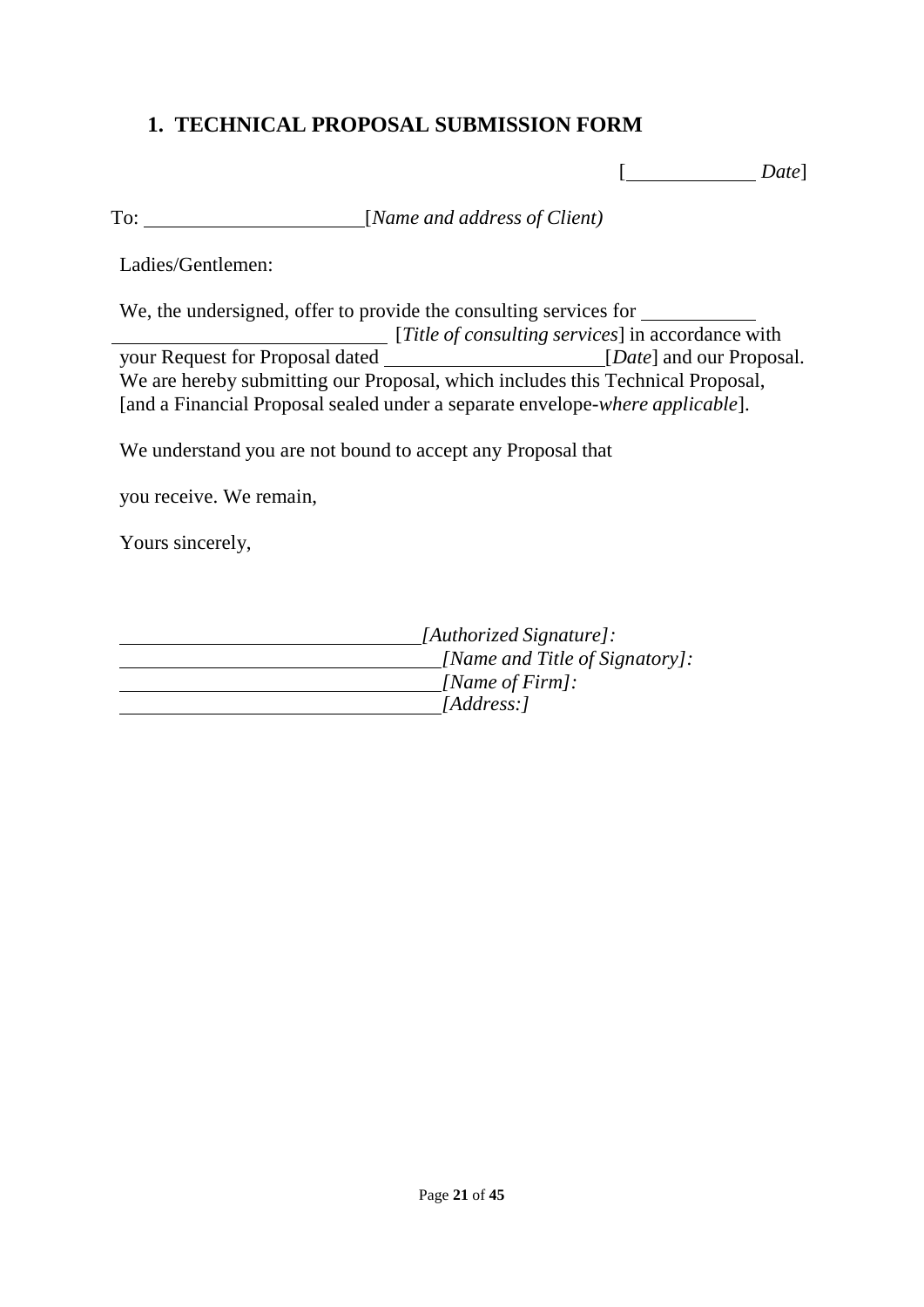# **2. FIRM'S REFERENCES**

### **Relevant Services Carried Out in the Last 5 Years That Best Illustrate Qualifications**

Using the format below, provide information on each assignment for which your firm either individually, as a corporate entity or in association, was legally contracted.

| <b>Assignment Name:</b>                                                                               |              | Country                                                       |  |
|-------------------------------------------------------------------------------------------------------|--------------|---------------------------------------------------------------|--|
| Location within Country:                                                                              |              | Professional Staff provided by Your<br>Firm/Entity(profiles): |  |
| Name of Client:                                                                                       |              | Clients contact person for the assignment.                    |  |
| Address:                                                                                              |              | No of Staff-Months; Duration of<br>Assignment:                |  |
| Start Date (Month/Year): Completion Date                                                              | Month/Year): | Approx. Value of Services (Kshs)                              |  |
| Name of Associated Consultants. If any:                                                               |              |                                                               |  |
|                                                                                                       |              | No of Months of Professional                                  |  |
|                                                                                                       |              | <b>Staff provided by Associated Consultants:</b>              |  |
| Name of Senior Staff (Project Director/Coordinator, Team Leader) Involved and Functions<br>Performed: |              |                                                               |  |
| Narrative Description of project:                                                                     |              |                                                               |  |
| Description of Actual Services Provided by Your Staff:                                                |              |                                                               |  |

Firm's Name:

Name and title of signatory;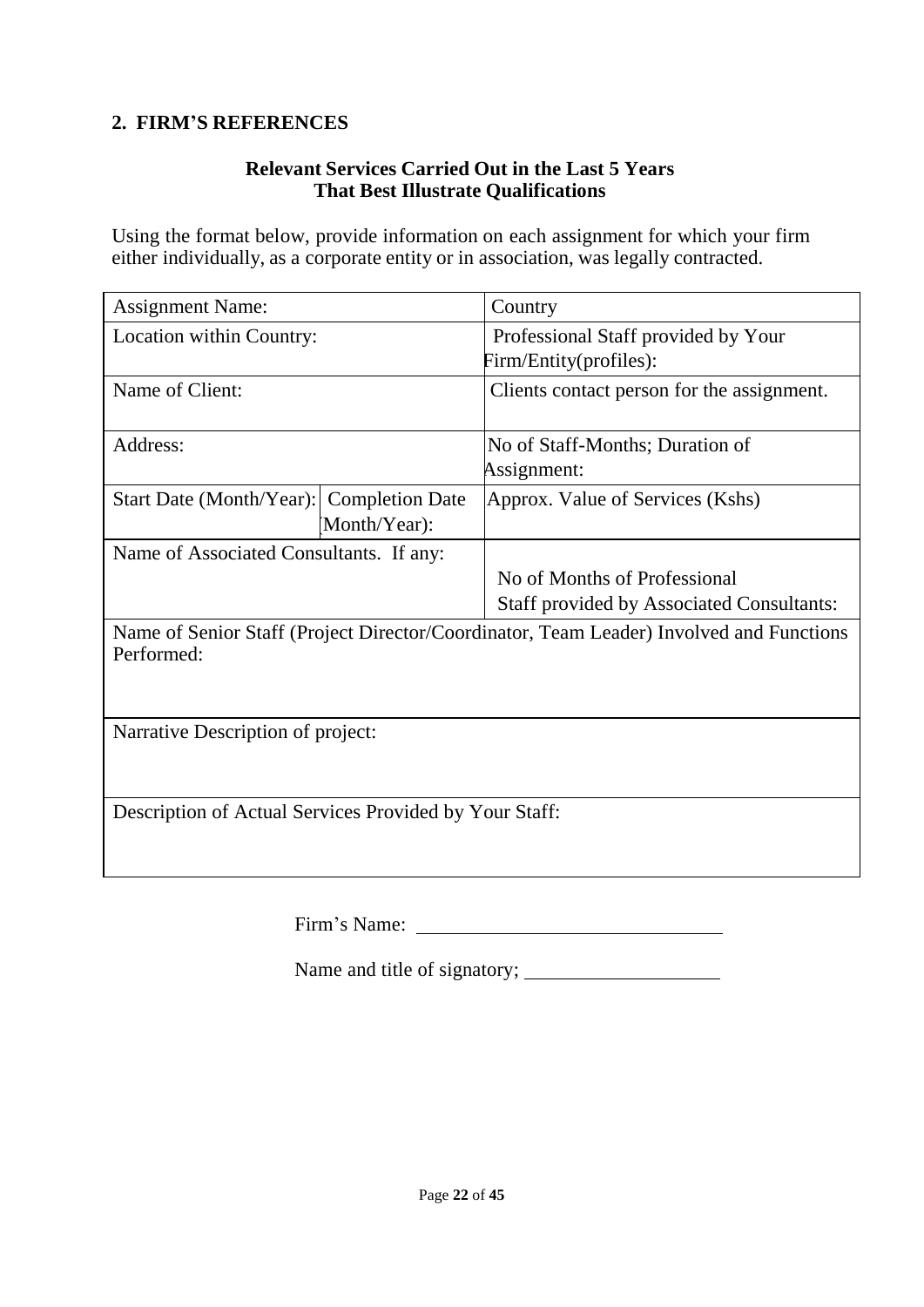## **3. COMMENTS AND SUGGESTIONS OF CONSULTANTS ON THE TERMS OF REFERENCE AND ON DATA, SERVICES AND FACILITIES TO BE PROVIDED BY THE CLIENT. (You may use additional paper – same format)**

## **On the Terms of Reference:**

- 1. 2. 3. 4.
- 5.

|--|

- 1.
- 
- 2.
- 
- 3.
- 4.
- 5.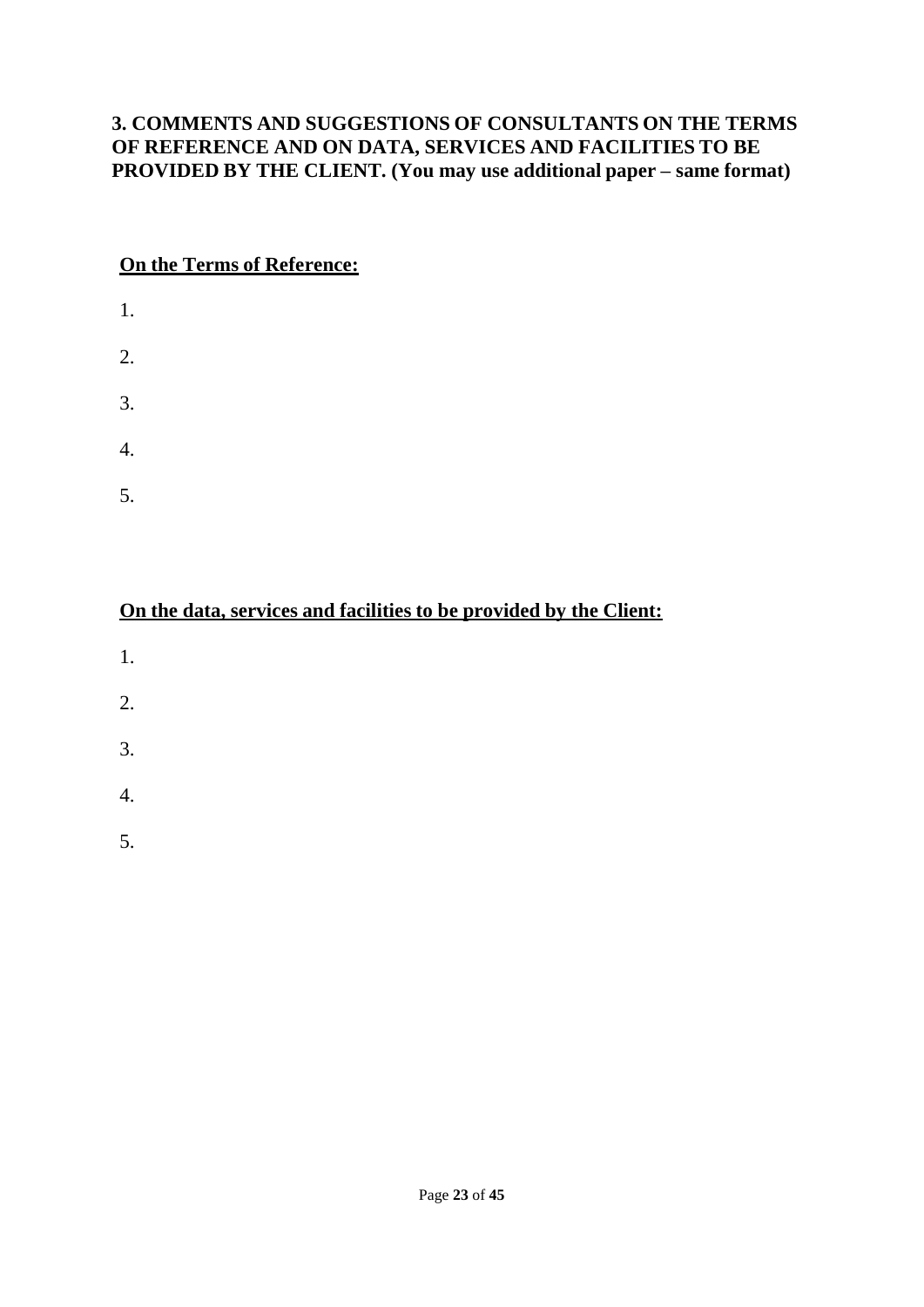## **4. DESCRIPTION OF THE METHODOLOGY AND WORK PLAN FOR PERFORMING THE ASSIGNMENT**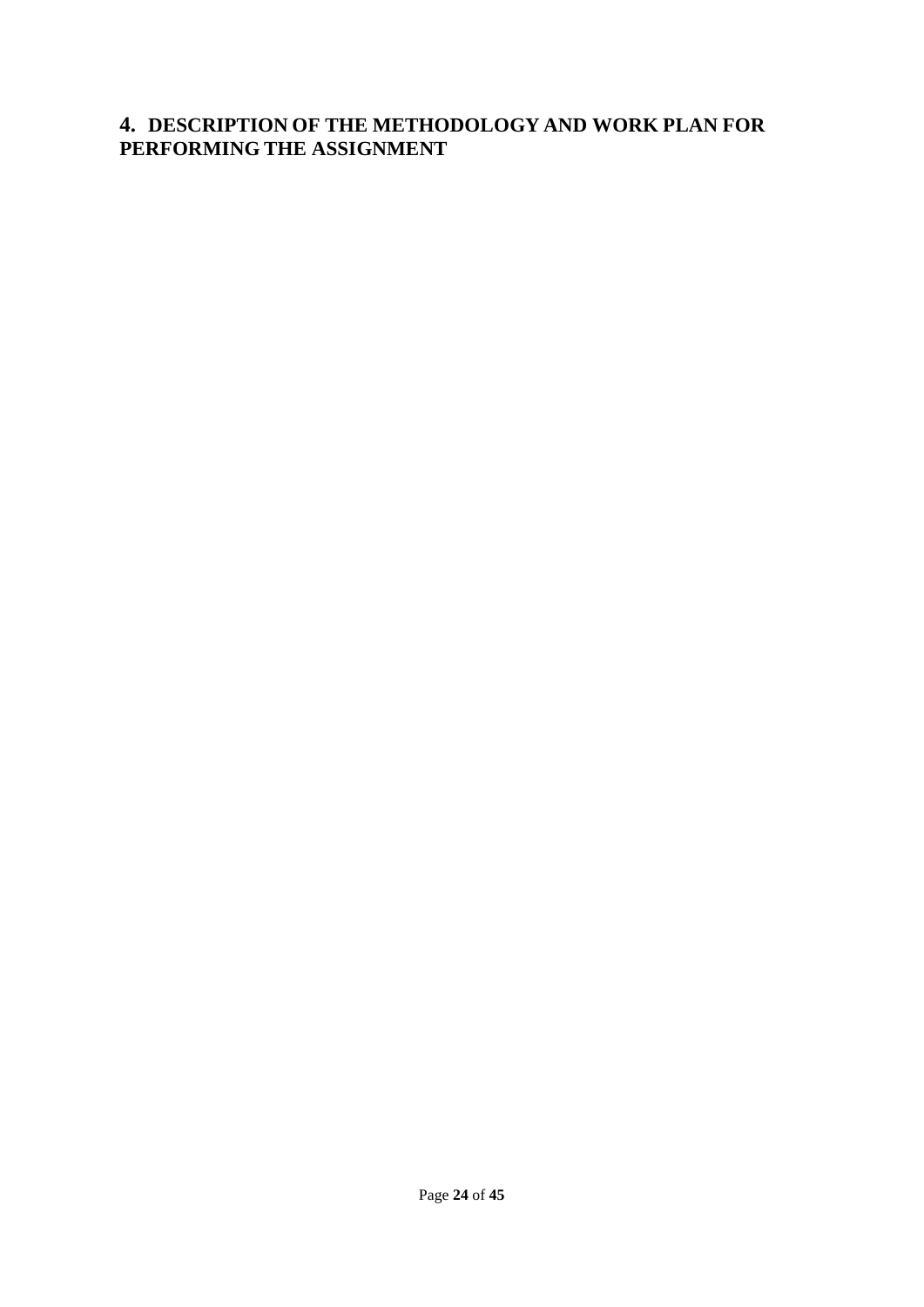# **5. TEAM COMPOSITION AND TASK ASSIGNMENTS**

# **1. Technical/Managerial Staff**

| Name | Position | Task |
|------|----------|------|
|      |          |      |
|      |          |      |
|      |          |      |
|      |          |      |
|      |          |      |
|      |          |      |
|      |          |      |
|      |          |      |
|      |          |      |
|      |          |      |

# **2. Support Staff**

| $  -$<br>Name | Position | Task |
|---------------|----------|------|
|               |          |      |
|               |          |      |
|               |          |      |
|               |          |      |
|               |          |      |
|               |          |      |
|               |          |      |
|               |          |      |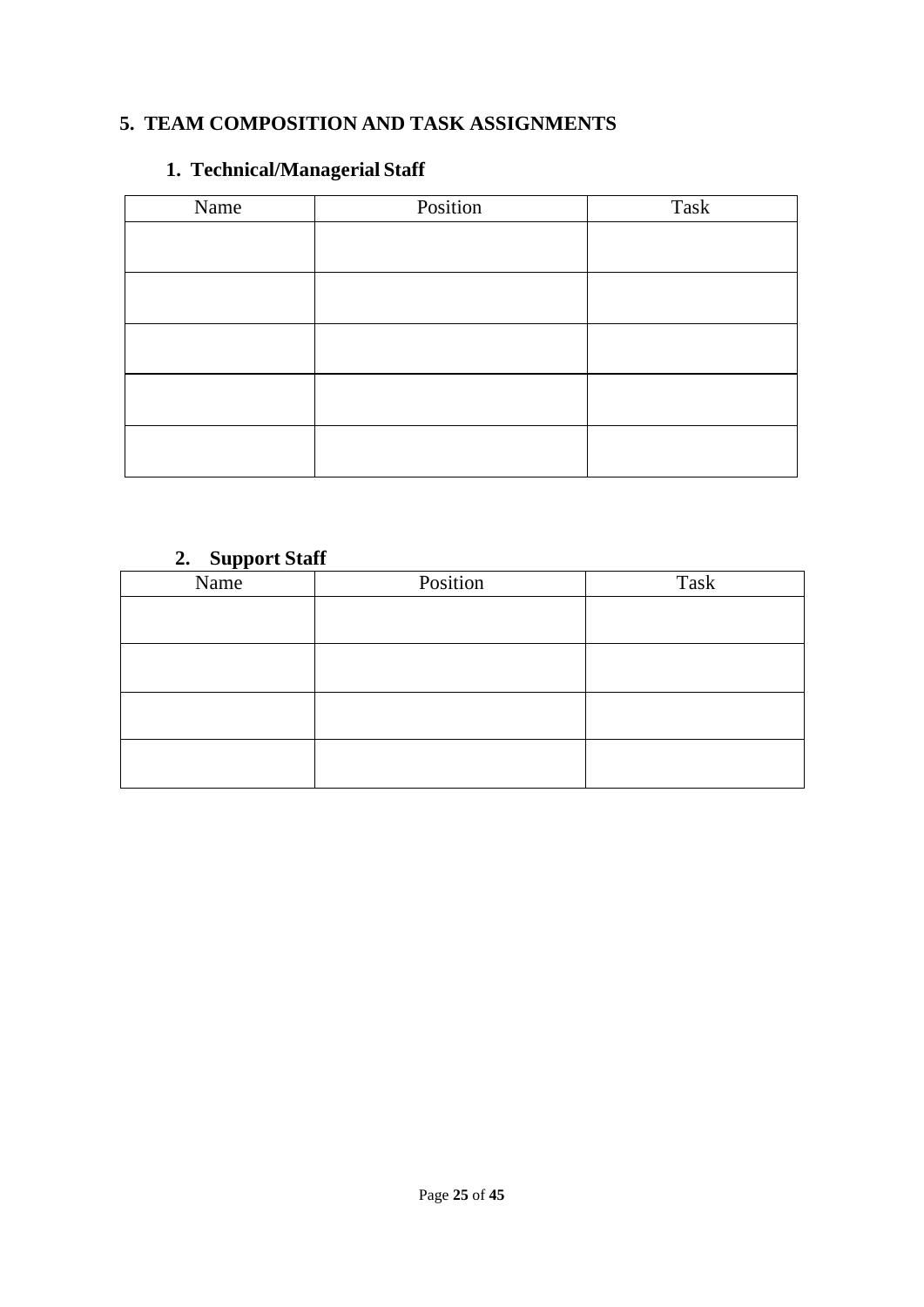## **6. FORMAT OF CURRICULUM VITAE (CV) FOR PROPOSED PROFESSIONAL STAFF**

| Name of Firm:                         |              |  |
|---------------------------------------|--------------|--|
| Name of Staff:                        |              |  |
| Profession:                           |              |  |
| Date of Birth:                        |              |  |
| Years with Firm:                      | Nationality: |  |
| Membership in Professional Societies: |              |  |
| Detailed Tasks Assigned:              |              |  |

### **Key Qualifications:**

*[Give an outline of staff member's experience and training most pertinent to tasks on assignment. Describe degree of responsibility held by staff member on relevant previous assignments and give dates and locations].*

## **Education:**

*[Summarize college/university and other specialized education of staff member, giving names of schools, dates attended and degree[s] obtained.]*

## **Employment Record:**

*[Starting with present position, list in reverse order every employment held. List all positions held by staff member since graduation, giving dates, names of employing organizations, titles of positions held, and locations of assignments.]*

## **Certification:**

I, the undersigned, certify that these data correctly describe me, my qualifications, and experience

\_ Date:

*[Signature of staff member]*

\_ Date:

[*Signature of authorized representative of the firm*]

Full name of staff member: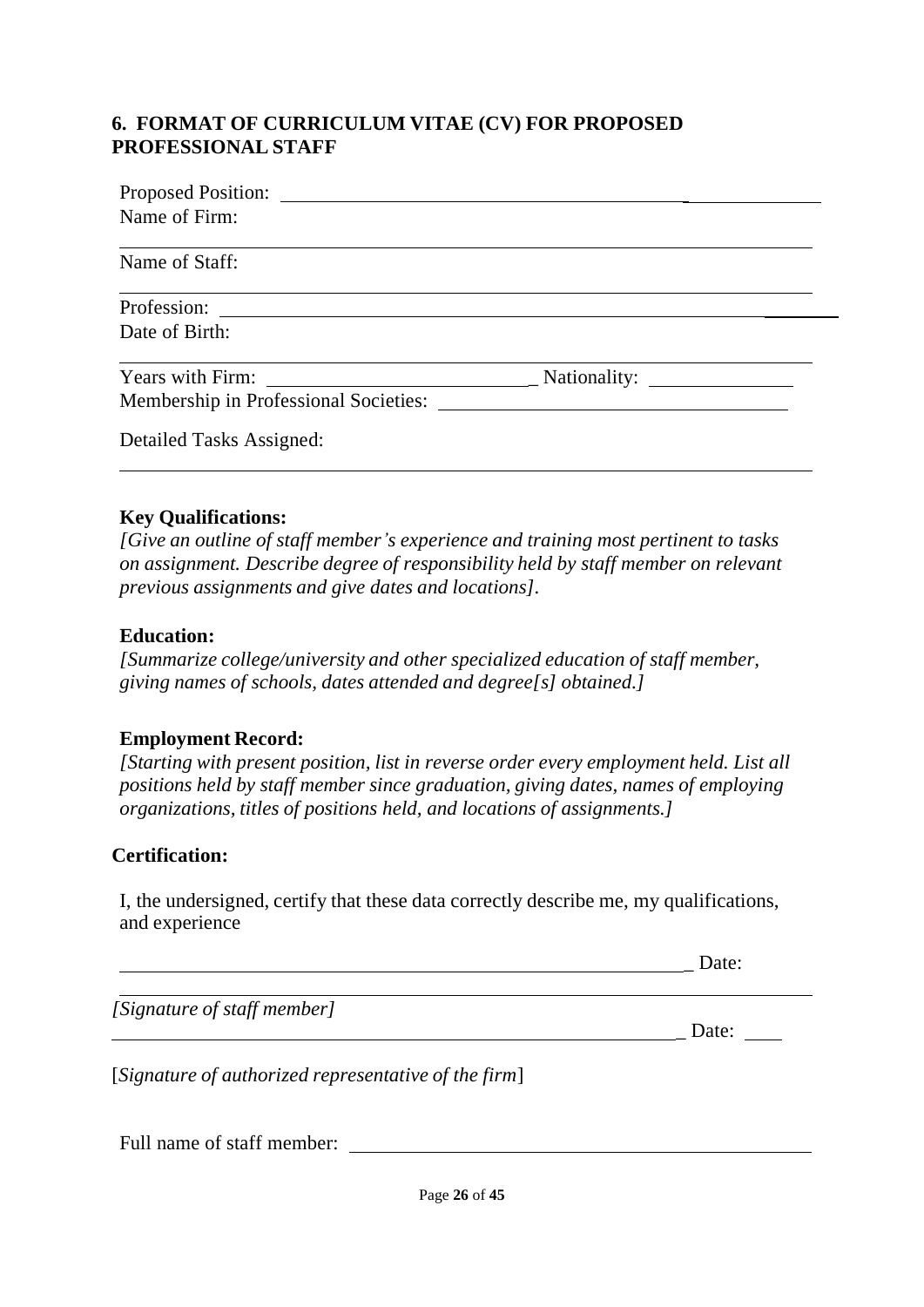# Full name of authorized representative: \_\_\_\_\_\_\_\_\_\_\_\_\_\_\_\_\_ **7. TIME SCHEDULE FOR PROFESSIONAL PERSONNEL**

|      |          |                               |              |                |   |                |   |   | MOINIS (In the FORM OF a Bar Chart) |
|------|----------|-------------------------------|--------------|----------------|---|----------------|---|---|-------------------------------------|
| Name | Position | Reports<br>Due/<br>Activities | $\mathbf{1}$ | $\overline{2}$ | 3 | $\overline{4}$ | 5 | 6 | Number of months                    |
|      |          |                               |              |                |   |                |   |   |                                     |
|      |          |                               |              |                |   |                |   |   |                                     |

Months (in the Form of a Bar Chart)

| <b>Reports Due:</b>         |  |
|-----------------------------|--|
| <b>Activities Duration:</b> |  |

Signature:

| (Authorized representative) |  |
|-----------------------------|--|
| Full Name:                  |  |
| Title:                      |  |
| Address:                    |  |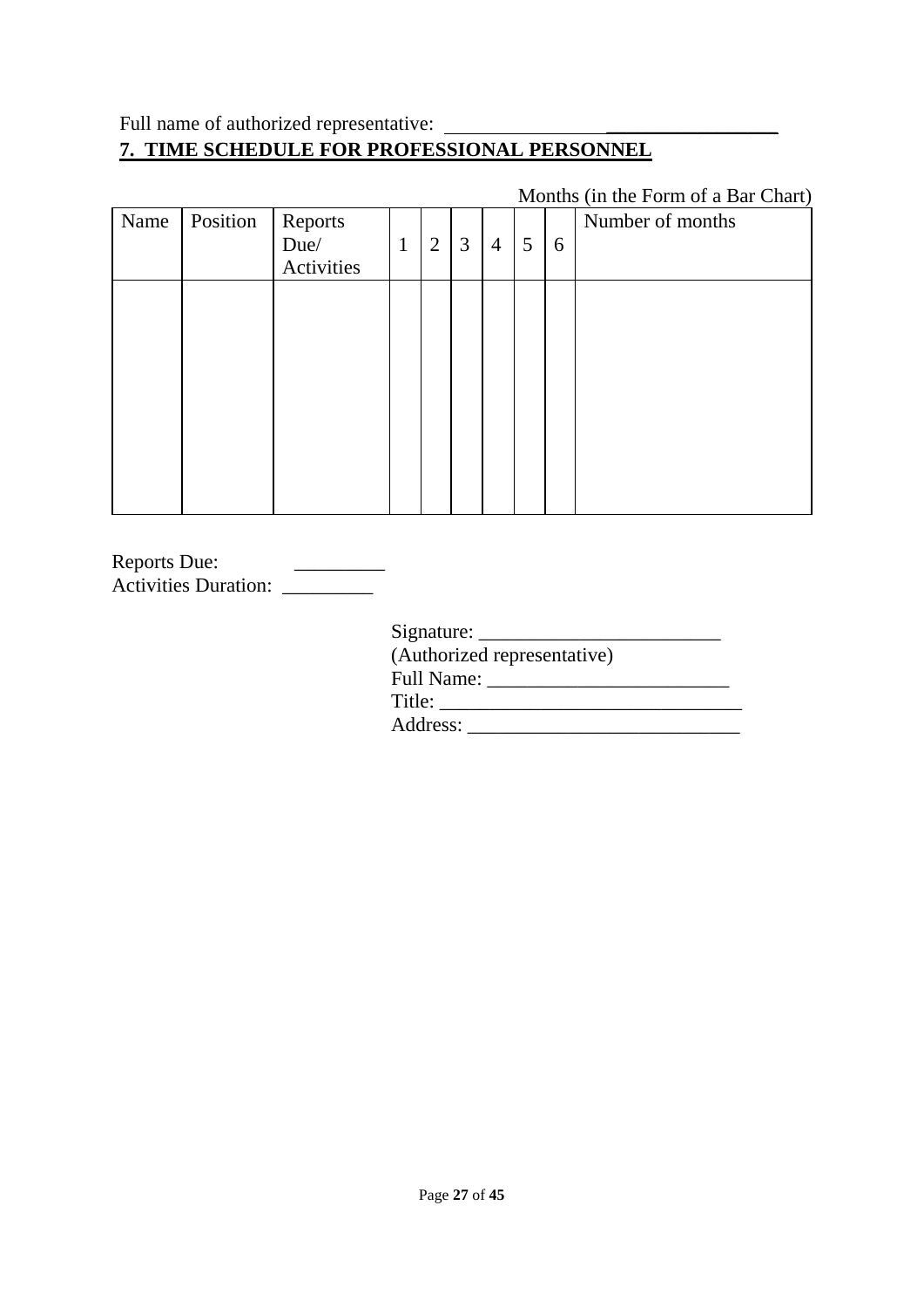# **8. ACTIVITY (WORK) SCHEDULE**

# **(a). Field Investigation and Study Items**

| $\mu$ , $\mu$ , $\mu$ , $\mu$ , $\mu$ months from the start of assignment | 1 <sup>st</sup> | 2 <sup>nd</sup> | 3 <sup>rd</sup> | 4 <sup>th</sup> | 5 <sup>th</sup> | 6 <sup>th</sup> |
|---------------------------------------------------------------------------|-----------------|-----------------|-----------------|-----------------|-----------------|-----------------|
|                                                                           |                 |                 |                 |                 |                 |                 |
|                                                                           |                 |                 |                 |                 |                 |                 |
| Activity (Work)                                                           |                 |                 |                 |                 |                 |                 |
|                                                                           |                 |                 |                 |                 |                 |                 |
|                                                                           |                 |                 |                 |                 |                 |                 |
|                                                                           |                 |                 |                 |                 |                 |                 |
|                                                                           |                 |                 |                 |                 |                 |                 |
|                                                                           |                 |                 |                 |                 |                 |                 |
|                                                                           |                 |                 |                 |                 |                 |                 |
|                                                                           |                 |                 |                 |                 |                 |                 |
|                                                                           |                 |                 |                 |                 |                 |                 |

*[1 st ,2 nd ,etc, are months from the start of assignment)*

## **(b). Completion and Submission of Reports**

| <b>Reports</b>                                                                    | <b>Date</b> |
|-----------------------------------------------------------------------------------|-------------|
| 1. Inception Report                                                               |             |
| 4. Interim Progress Report<br>(a) First Status Report<br>(b) Second Status Report |             |
| 3. Draft Report                                                                   |             |
| 4. Final Report                                                                   |             |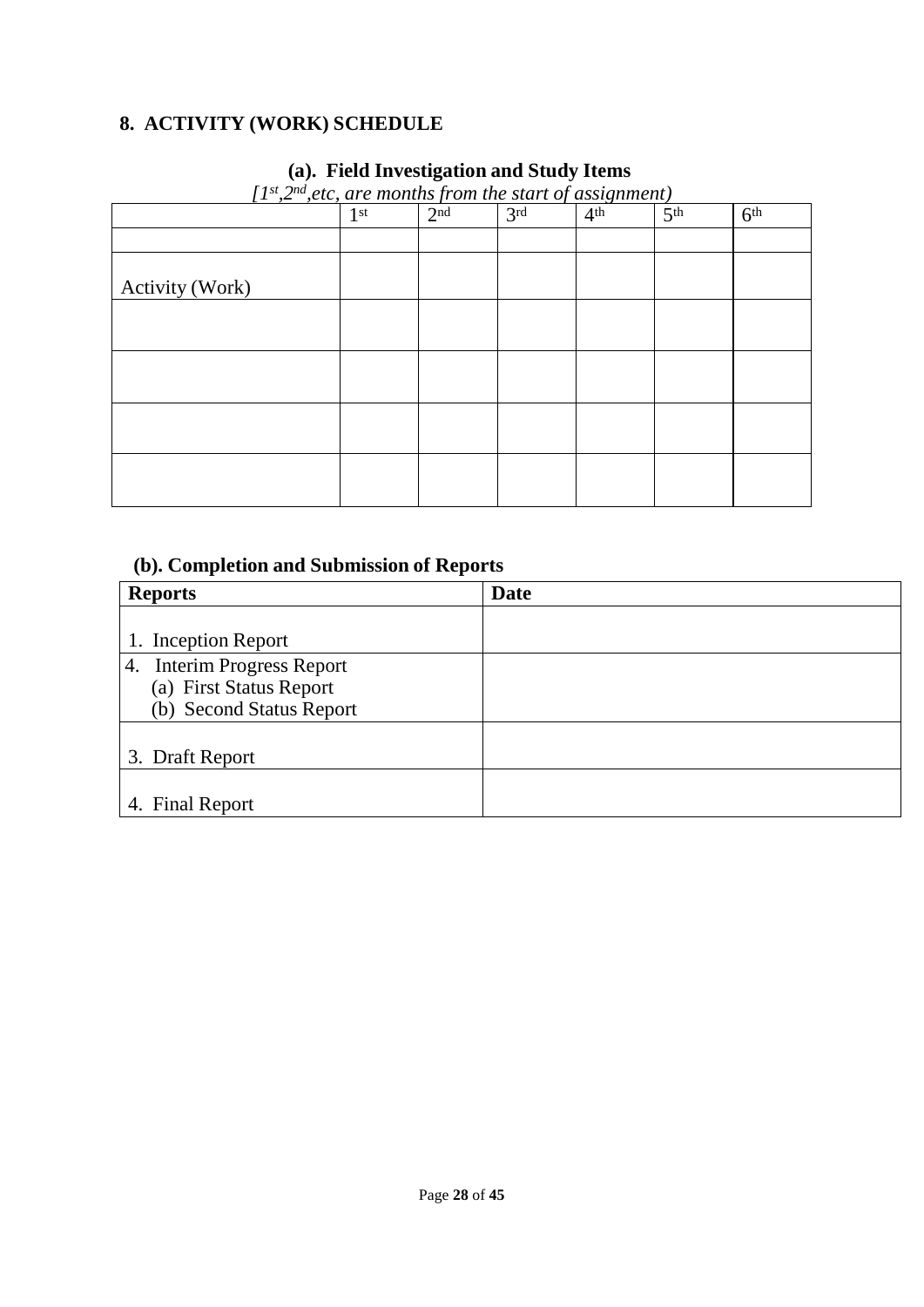# **SECTION IV: - FINANCIAL PROPOSAL**

# **Notes on preparation of Financial Proposal**

4.1 The Financial proposal prepared by the consultant should list the costs associated with the assignment. These costs normally cover remuneration for staff, subsistence, transportation, services and equipment, printing of documents, surveys etc as may be applicable. The costs should be broken done to be clearly understood by the procuring entity.

4.2 The financial proposal shall be in Kenya Shillings or any other currency allowed in the request for proposal and shall take into account the tax liability and cost of insurances specified in the request for proposal.

4.3 The financial proposal should be prepared using the Standard forms provided in this part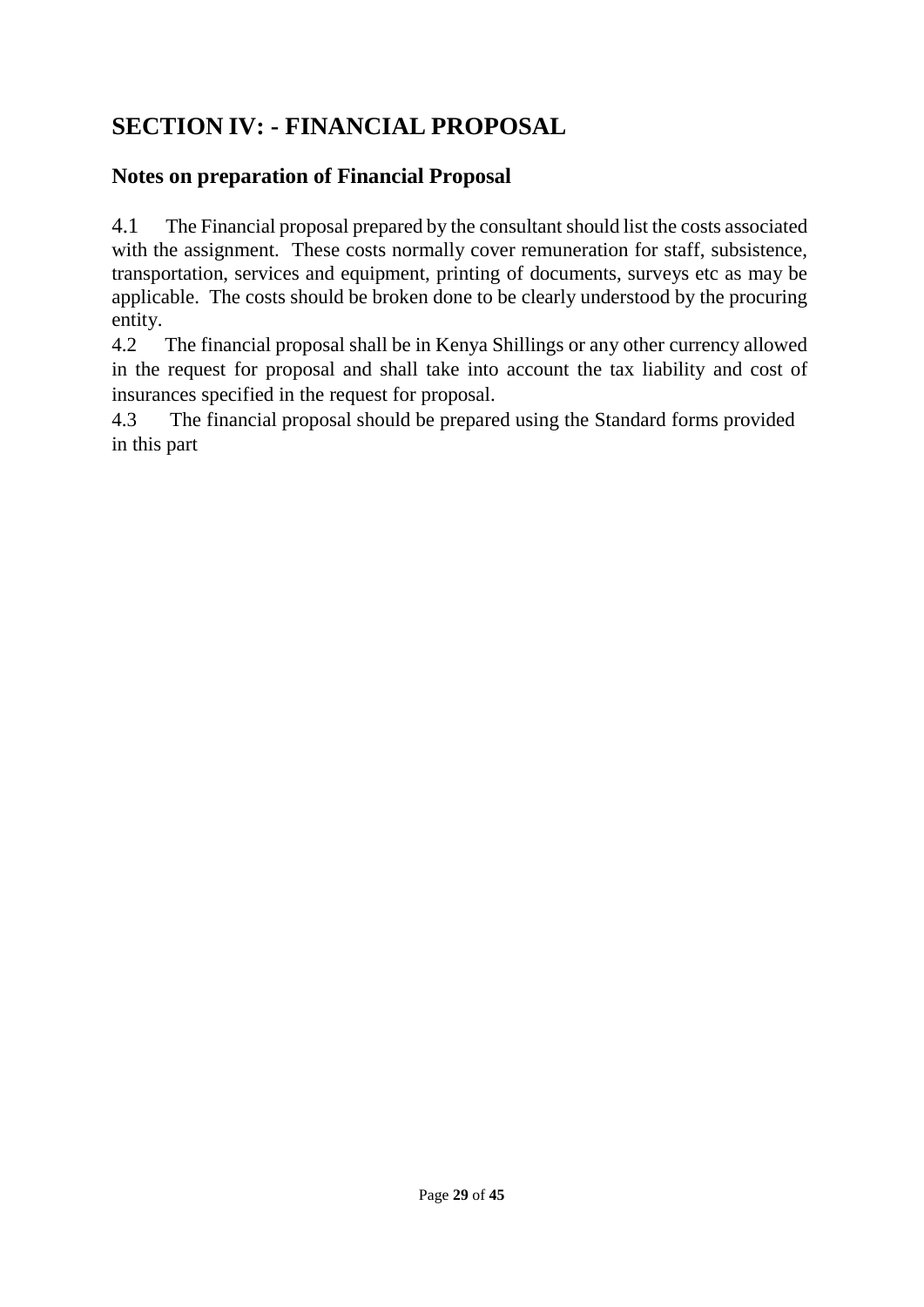# **SECTION IV - FINANCIAL PROPOSAL STANDARD FORMS**

## **Table of Contents**

- 1. Financial proposal submission Form
- 2. Summary of costs
- 3. Breakdown of price/per activity
- 4. Breakdown of remuneration per activity
- 5. Reimbursable per activity
- 6. Miscellaneous expenses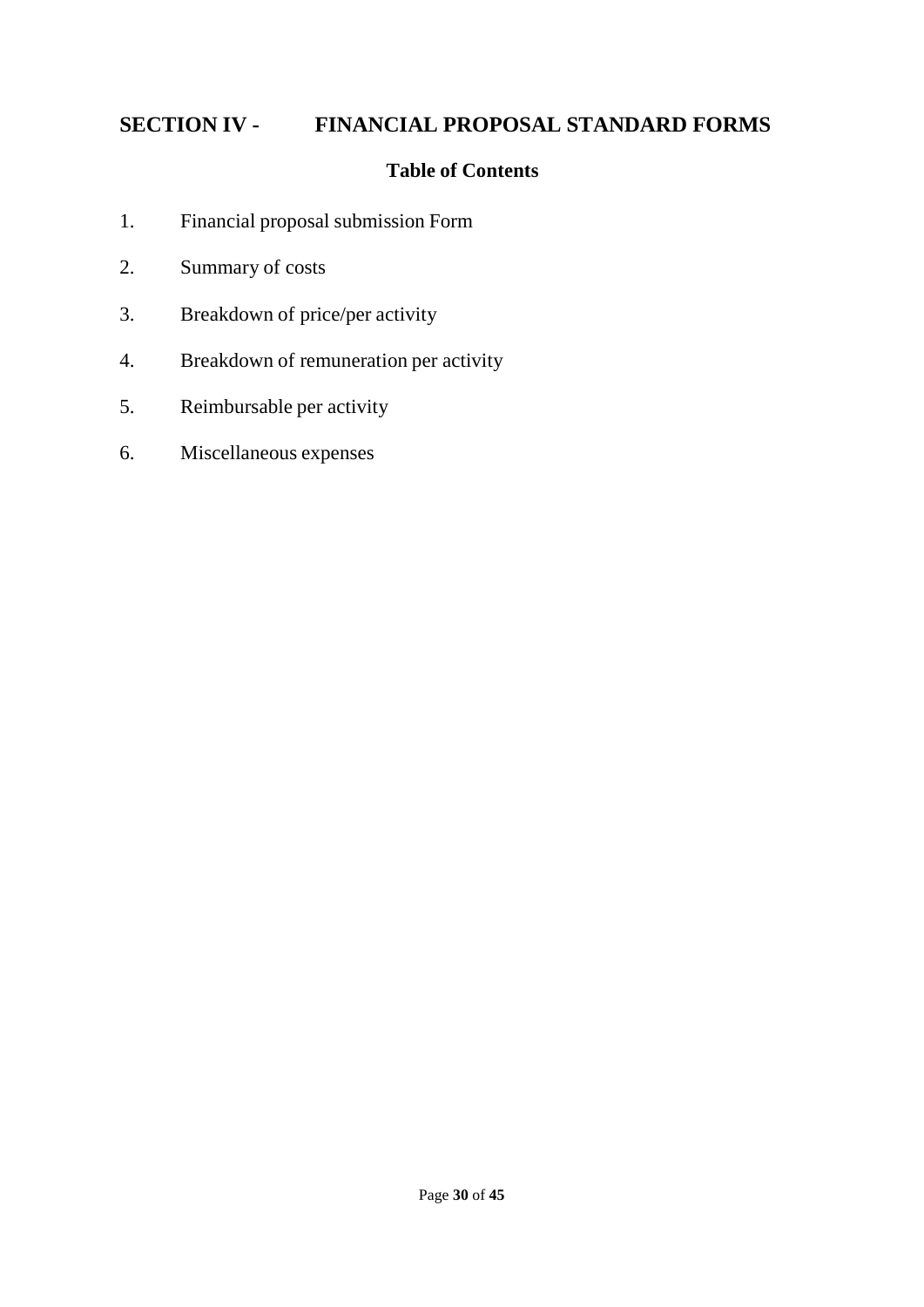# **1. FINANCIAL PROPOSAL SUBMISSION FORM**

 *[Date]*

To:

*[Name and address of Client]*

Ladies/Gentlemen:

We, the undersigned, offer to provide the consulting services for () *[Title of consulting services]* in accordance with your Request for Proposal dated (\_\_\_\_\_\_\_\_\_) *[Date]* and our Proposal. Our attached Financial Proposal is for the sum of (\_\_\_\_\_\_\_\_\_\_\_\_\_\_\_\_\_\_\_\_\_\_\_\_\_\_\_\_\_\_\_\_) *[Amount in words and figures]* inclusive of the taxes.

We remain,

Yours sincerely,

 *\_[Authorized Signature] \_ [Name and Title of Signatory]: [Name of Firm] \_ [Address]*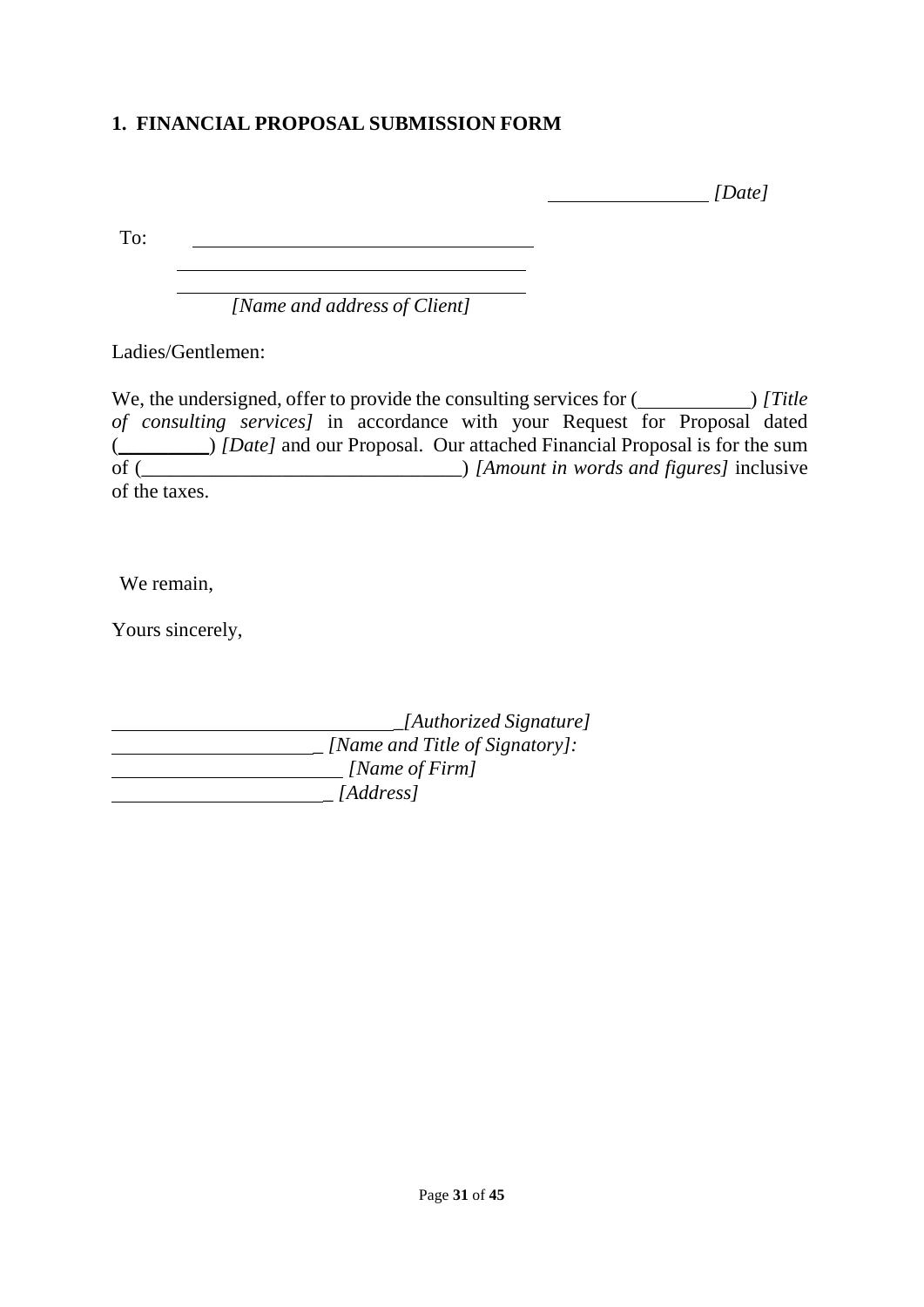# **2. SUMMARY OF COSTS**

| Costs                                        | Currency - (ies) | Amount(s) |
|----------------------------------------------|------------------|-----------|
| Subtotal                                     |                  |           |
| Taxes                                        |                  |           |
| <b>Total Amount of Financial</b><br>Proposal |                  |           |
|                                              |                  |           |

# **3. BREAKDOWN OF PRICE PER ACTIVITY**

| Activity NO.: $\_\_\_\_\_\_\_\_\_\_\_$ | Description: |
|----------------------------------------|--------------|
| <b>Price Component</b>                 | Amount(s)    |
| Remuneration                           |              |
| Reimbursables                          |              |
| Miscellaneous Expenses                 |              |
| Subtotal                               |              |
|                                        |              |

# **4. BREAKDOWN OF REMUNERATION PER ACTIVITY**

| <b>Activity No.</b>                                                                           |          | Name:                                                    |                      |        |
|-----------------------------------------------------------------------------------------------|----------|----------------------------------------------------------|----------------------|--------|
| <b>Names</b>                                                                                  | Position | Input(Staff months,<br>Days or hours<br>as appropriate.) | Remuneration<br>Rate | Amount |
| Regular staff<br>$\begin{pmatrix} i \\ ii \end{pmatrix}$<br>Consultants<br><b>Grand Total</b> |          |                                                          |                      |        |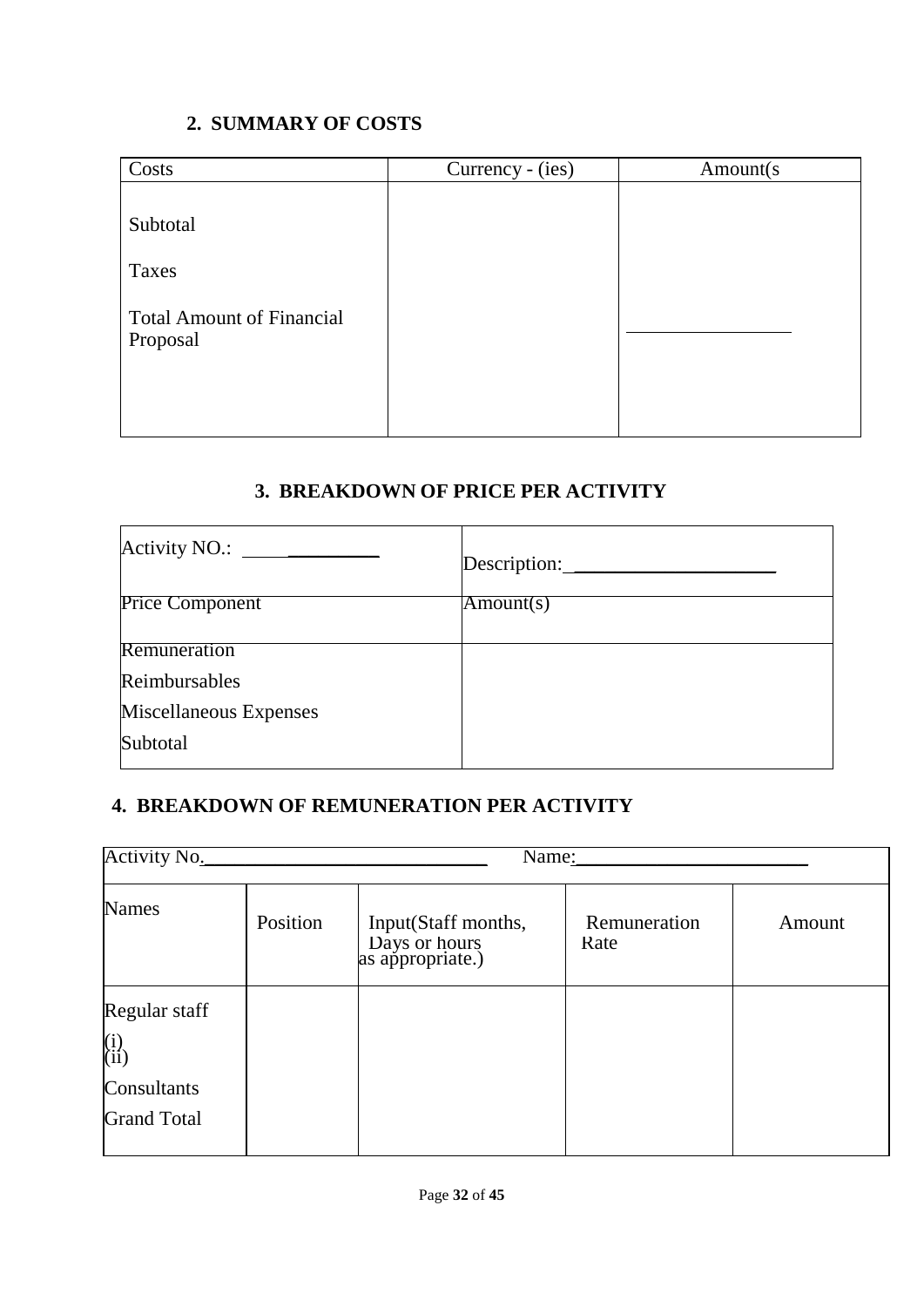# **5. REIMBURSABLES PER ACTIVITY**

| <b>Activity No:</b>      |      |          |                   |                     |
|--------------------------|------|----------|-------------------|---------------------|
| <b>Description</b>       | Unit | Quantity | <b>Unit Price</b> | <b>Total Amount</b> |
| Air travel               | Trip |          |                   |                     |
| Road travel              | Kms  |          |                   |                     |
| Rail travel              | Kms  |          |                   |                     |
| Subsistence<br>Allowance | Day  |          |                   |                     |
| <b>Grand Total</b>       |      |          |                   |                     |
|                          |      |          |                   | Name:               |

## **6. MISCELLANEOUS EXPENSES**

Activity No. \_ Activity Name:

| No.      | Description                                                | Unit | Quantity | <b>Unit Price</b> | <b>Total Amount</b> |
|----------|------------------------------------------------------------|------|----------|-------------------|---------------------|
| 1.       | <b>Communication costs</b><br>(telephone, telegram, telex) |      |          |                   |                     |
| 2.<br>3. | Drafting,<br>reproduction of<br>reports                    |      |          |                   |                     |
|          | Equipment: computers                                       |      |          |                   |                     |
| 4.       | etc. Software                                              |      |          |                   |                     |
|          | <b>Grand Total</b>                                         |      |          |                   |                     |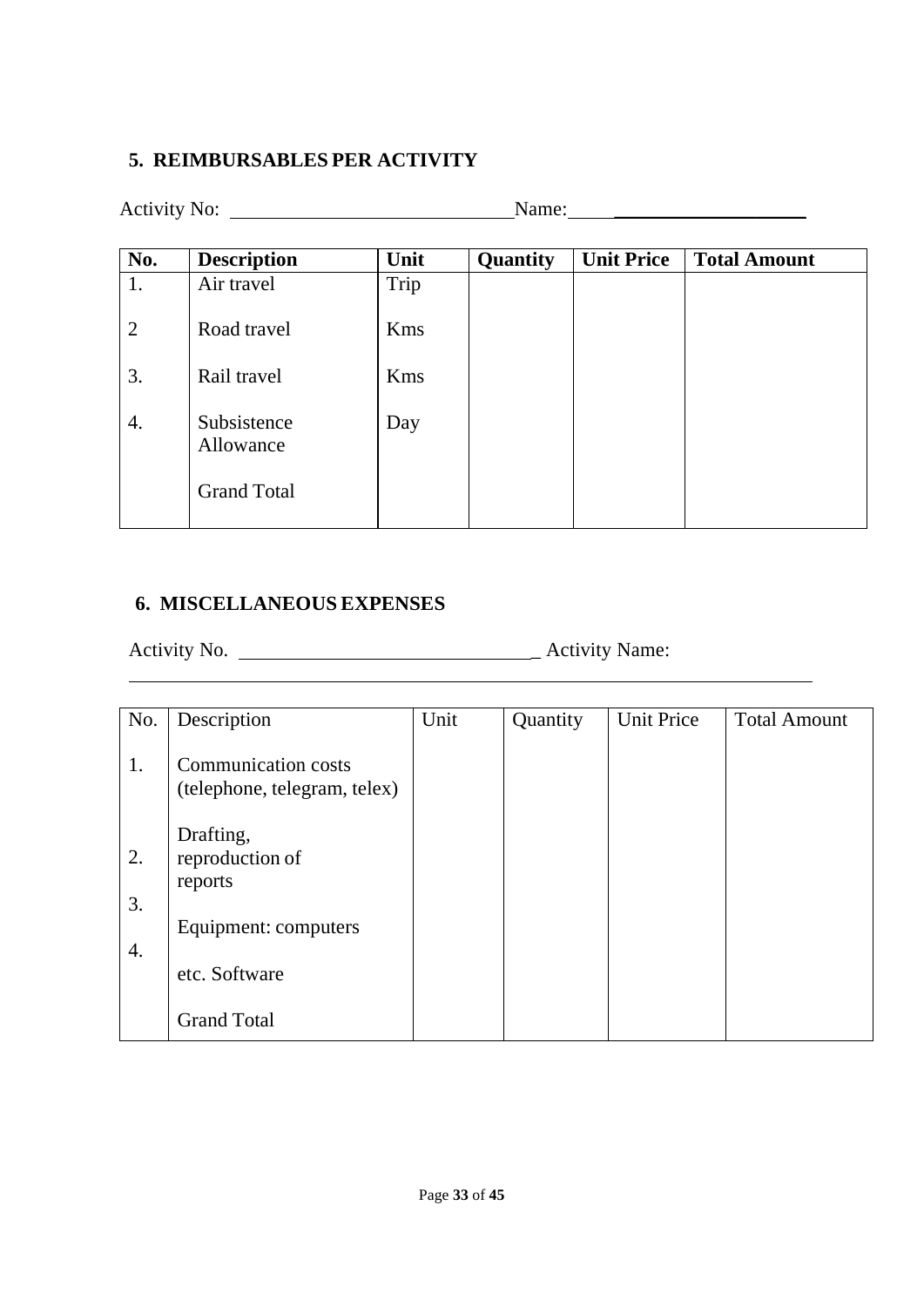# **SECTION V: - TERMS OF REFERENCE**

### **DETAILED DESCRIPTION OF TERMS OF REFERENCE FOR CONSULTANCY TO UNDERTAKE BOARD EVALUATION FOR PSC COMMISSIONERS.**

#### **INTRODUCTION**

The Public Service Commission is an independent Commission established under Article 233 of the Constitution and mandate spelt out in Articles 234, 155, 158, 171, 230 and 236. The mandate entails establishment and abolition of offices, provision of competent human resource, promotion of good governance and ensuring efficiency and effectiveness in the provision of quality services in the Public Service.

#### **Purpose of the Consultancy:**

The Public Service Commission would like to carry out a board evaluation with a purpose of enhancing the performance and contribution of each of its Commissioners, as well as improving the effectiveness of the Board as a whole in fulfilling its role.

#### **Scope of Work:**

A. Evaluate the general operations of the Commission and in particular to assess whether:

- i) There is clear segregation of responsibilities between the Commission and management;
- ii) Clarity in the roles, functions and responsibilities of the Commission and the Committees and their terms of reference, reporting procedures, overall efficiency and effectiveness
- iii) Clarity in the roles, responsibilities, duties, performance and effectiveness of individual Commissioners; the Chairman, CEO/Secretary to the Commission
- iv) Review the general structure of the Board in terms of style and dynamics;
- B. Evaluate the performance effectiveness of the collective Commission, the individual Commissioners, the Chairman, the Chief Executive Officer/Secretary to the Commission, the committees of the Board and their respective Chairs, in terms of:
- i) Meeting attendance; agenda and the board papers; management, effectiveness and appropriateness of meetings;
- ii) adequacy of the board policy of information/communication to and from the Board;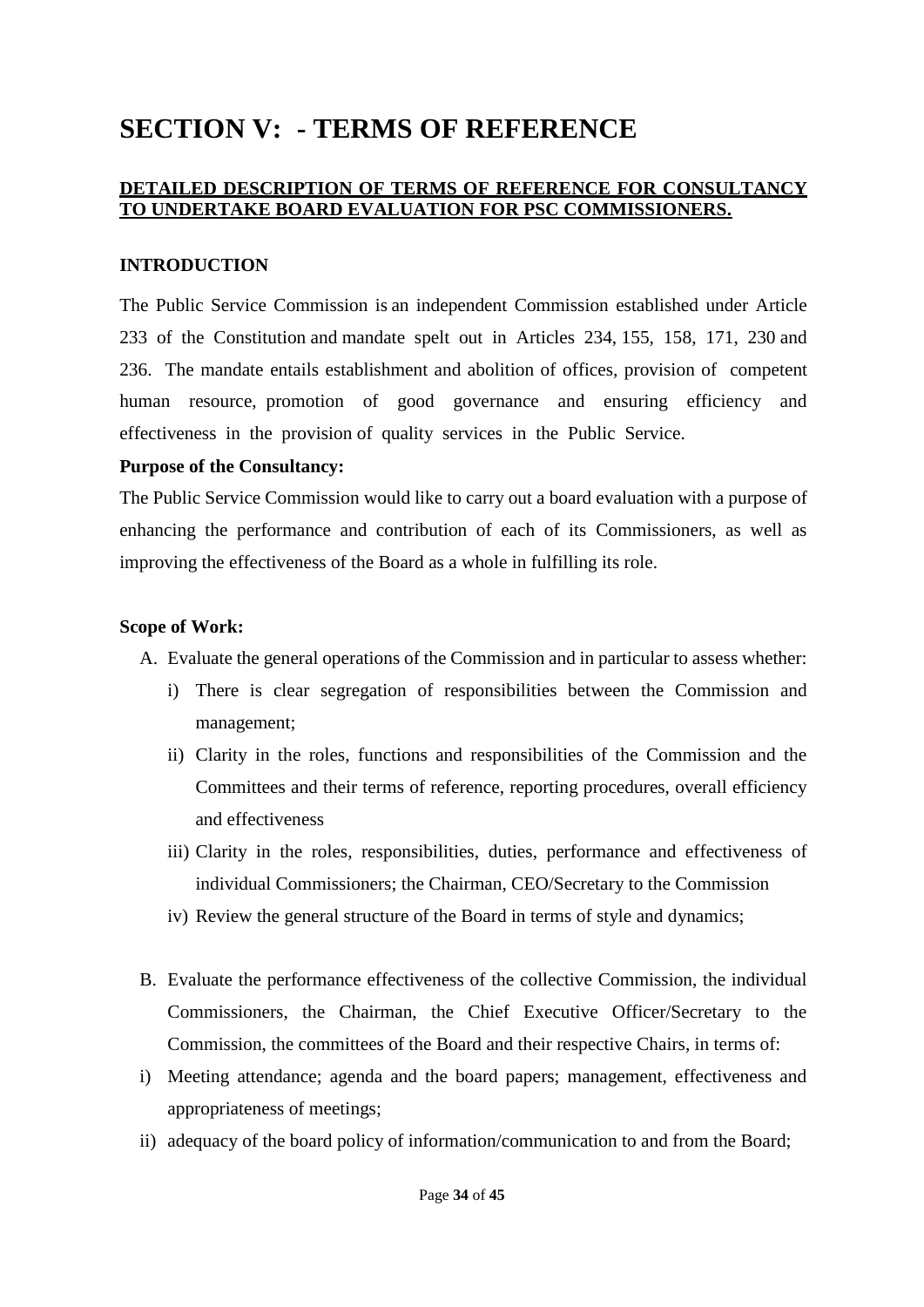- iii) Strategy, stewardship of resources, talent (management of the human capital), risk & knowledge management, and in enhancing innovative creativity/strategic thinking;
- iv) Exercising leadership, enterprise, integrity and judgement in providing direction and effective oversight to the organization in the performance, transformative leadership, compliance and concordance roles;
- v) Assess the objectivity, independence and impartiality of the Commission and Management;
- vi) Assess the Board mechanism for assessing performance and make recommendations.
- C. Appraisal and review of governance instruments and frameworks to assess Commissioners' management of risk, legal compliance and accountability. In this regard, the Consultant should consider:
	- i) The adequacy of the governance framework, policies, instruments and documents now and their suitability for the purpose into the future.
		- a. The adequacy and suitability of the governance framework, policies, instruments and documents now and into the future
		- b. The overall effectiveness of the governance structures, processes and systems in place
	- ii) Analysis of the impact and results obtained from implementation of the governance processes.

### **Deliverables**

- 1) Draft Report of the evaluation exercise incorporating the Chairman's and Commissioners' feedback;
- 2) Consultant's independent evaluation;
- 3) Findings & Recommendations for improvement;
- 4) Final report.

### **Proposed Work Schedule**

The consultant will include the following in their work schedule:

- a) Inception
	- i. Develop a detailed proposed methodology and a Work Implementation Plan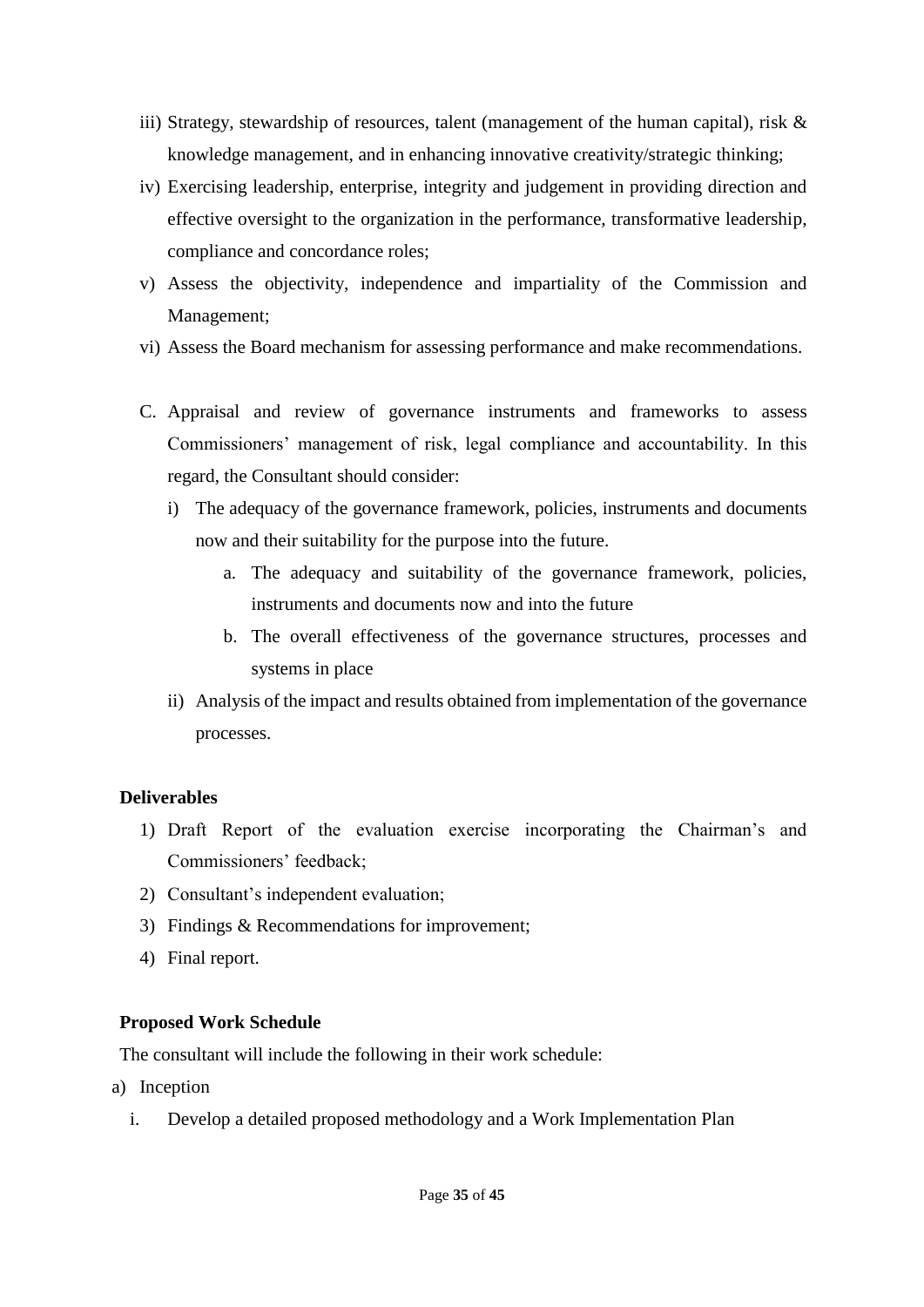- ii. Develop an evaluation tool for the Commission, that allows for self and peer assessments, confidential interviews and 360° with a view of bringing out their unique and relevant competences to determine their value as Commissioners as per the Board **Charter**
- iii. Link Chairman's own performance to both the performance of each board member as well as to the operations of the Board as a whole. Each board member assesses the Chairman based on a checklist relating specifically to the Chairman's duties. The Chairman in turn assesses the board members with reference to a board member's checklist.

### **b) Review of Existing Documents and Records**

Review documents relevant to the evaluation including but not limited to:

- a. Board Charter
- b. Corporate Governance Structure
- c. Structure and Responsibilities of Board Committees
- d. Rules in place for implementing Board's policies and decisions.
- e. PSC Strategic Plan
- f. PSC operations and structure

#### **c) Consultative Meeting**

- i. The Consultant will be required to hold a consensus-building meeting with Commissioners.
- ii. Discuss engagement procedures (Define Role of Commission and that of Consultant)
- iii. Agree on the plan of action indicating the activities to be undertaken towards the evaluation of the Board.
- iv. Define the Commission and management roles in the evaluation process.

### **d) Collection of Primary Data and Data Analysis and Interpretation**

- i. The Consultant to determine the best approaches to collect the relevant primary data, carry out the data analysis and interpretation of the same.
- ii. Data analysis will involve extraction of meaningful information from raw data. The analysis will be guided by the terms of reference.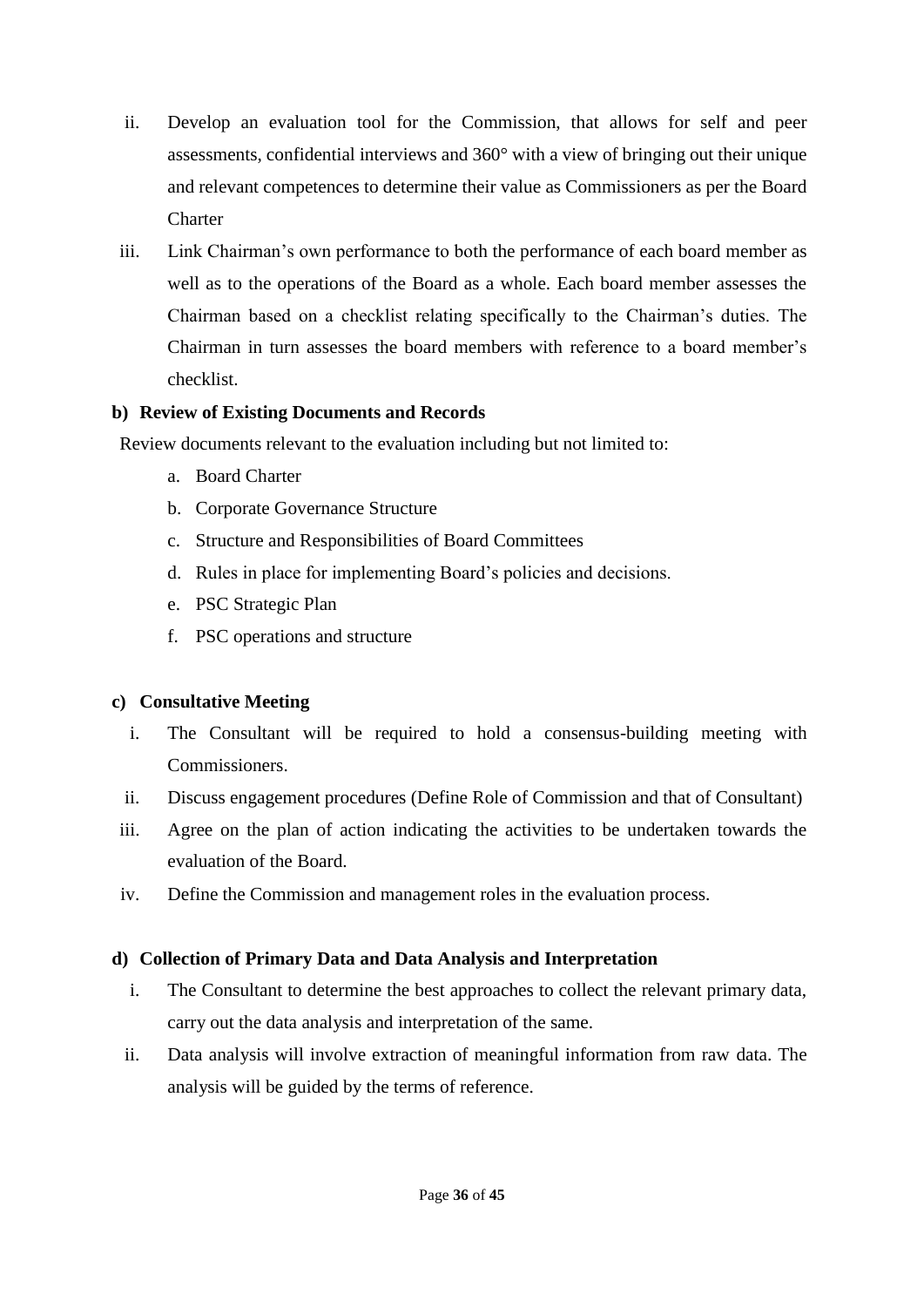#### **1. Reporting**

In Execution of this assignment, the consultant will work closely with the Chief Executive Officer and report directly to the Chairman of the Commission.

Any queries or comments concerning these terms of reference or any aspect of the assignment are to be directed to the Chief Executive Officer.

#### **Negotiation**

The Commission will invite and negotiate with the successful bidder. The negotiation will be on both the technical and financial bids.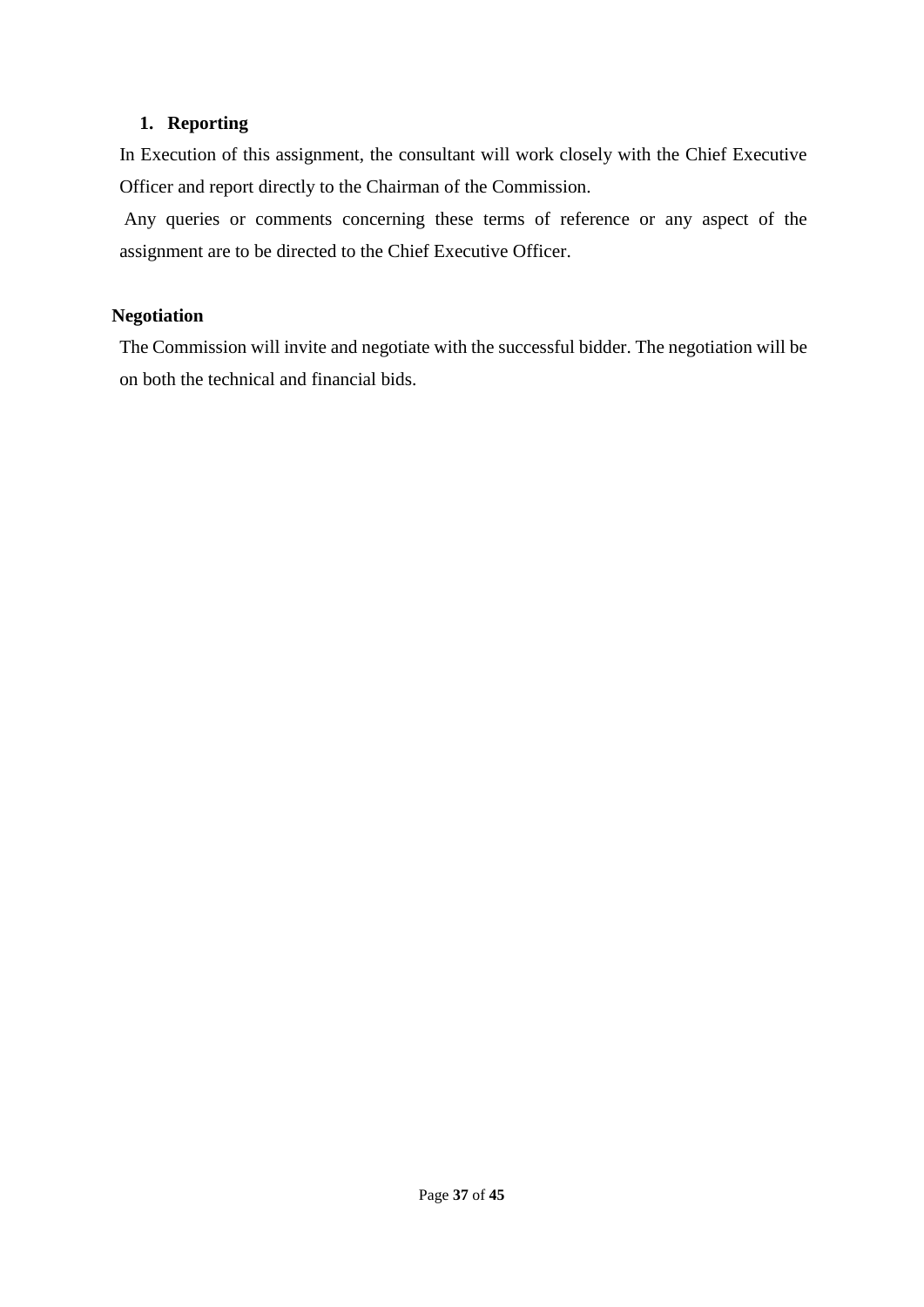# **SECTION VI: STANDARD FORMS OF CONTRACT**

# **CONTRACT FOR CONSULTING SERVICES SMALL ASSIGNMENTS LUMP-SUM PAYMENTS**

# **CONTRACT**

This Agreement, [hereinafter called "the Contract") is entered into this *[Insert starting date of assignment]*, by and between

\_\_\_\_\_\_\_\_\_\_\_\_\_\_\_\_\_\_\_\_\_\_\_\_\_\_\_\_\_\_\_\_\_\_\_\_\_\_\_\_*[Insert Client's name] of [*or whose

registered office is situated at<sup>*]</sup></sup>*  $\frac{1}{2}$  *<i>linsert Client's*</sup> *address]*(hereinafter called "the Client") of the one part AND

\_\_\_\_\_\_\_\_\_\_\_\_\_\_\_\_\_\_\_\_\_\_\_\_\_\_\_\_\_\_\_\_\_\_\_\_\_\_\_\_\_\_\_\_ *[Insert Consultant's name]* of

[or whose registered office is situated at]

*\_\_\_\_\_\_\_\_\_\_\_\_\_\_\_\_\_\_\_\_\_\_\_\_\_\_\_\_\_\_\_\_\_\_\_\_\_[insert Consultant's address]*(hereinafter called "the Consultant") of the other part.

WHEREAS the Client wishes to have the Consultant perform the services [hereinafter referred to as "the Services", and

WHEREAS the Consultant is willing to perform the said Services,

NOW THEREFORE THE PARTIES hereby agree as follows:

**1. Services** (i) The Consultant shall perform the Services specified in Appendix A, "Terms of Reference and Scope of Services," which is made an integral part of this Contract.

(ii) The Consultant shall provide the personnel listed in Appendix B, "Consultant's Personnel," to perform the Services.

(iii) The Consultant shall submit to the Client the reports in the form and within the time periods specified in Appendix C, "Consultant's Reporting Obligations."

**2. Term** The Consultant shall perform the Services during the period commencing on *[Insert starting date]* and continuing through to *[Insert completion date]*, or any other period(s) as may be subsequently agreed by the parties in writing.  $\setminus$ 

(i) **3. Payment** A. Ceiling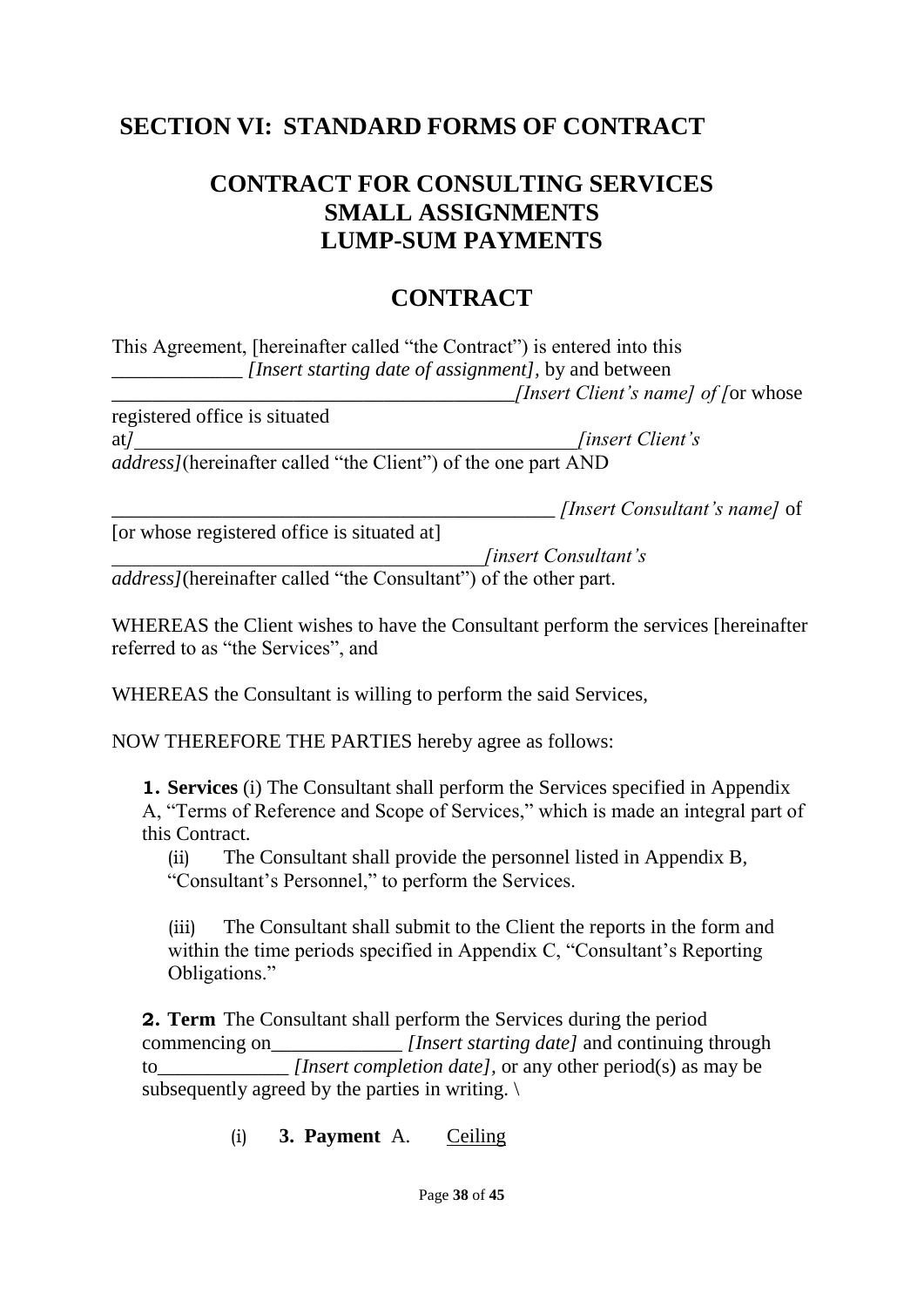For Services rendered pursuant to Appendix A, the Client shall pay the Consultant an amount not to exceed\_\_\_ \_\_\_\_\_\_\_\_\_\_\_\_\_ *[Insert amount].* This amount has been established based on the understanding that it includes all of the Consultant's costs and profits as well as any tax obligation that may be imposed on the Consultant.

## B. Schedule of Payments

The schedule of payments is specified below (Modify in order to reflect the output required as described in Appendix C.)

Kshs \_\_\_\_\_\_\_\_\_\_\_\_\_\_\_\_\_\_\_\_\_\_\_\_\_ upon the Client's receipt of a copy of this Contract signed by the Consultant;

Kshs\_\_\_\_\_\_\_\_\_\_\_\_\_\_\_\_\_\_\_\_\_\_ upon the Client's receipt of the draft report, acceptable to the Client; and

Kshs\_\_\_\_\_\_\_\_\_\_\_\_\_\_\_\_\_\_\_\_\_\_ upon the Client's receipt of the final report, acceptable to the Client.

Kshs\_\_\_\_\_\_\_\_\_\_\_\_\_\_\_\_\_\_\_\_\_\_ Total

C. Payment Conditions

Payment shall be made in Kenya Shillings unless otherwise specified not later than thirty [30] days following submission by the Consultant of invoices in duplicate to the Coordinator designated in Clause 4 herebelow. If the Client has delayed payments beyond thirty (30) days after the due date hereof, simple interest shall be paid to the Consultant for each day of delay at a rate three percentage points above the prevailing Central Bank of Kenya's average rate for base lending.

**4. Project** A. Coordinator.

The Client designates *[insert name]* as Client's Coordinator; the Coordinator will be responsible for the coordination of activities under this Contract, for acceptance and approval of the reports and of other deliverables by the Client and for receiving and approving invoices for payment.

# **Administration**

B. Reports.

The reports listed in Appendix C, "Consultant's Reporting Obligations," shall be submitted in the course of the assignment and will constitute the basis for the payments to be made under paragraph 3.

**5. Performance** The Consultant undertakes to perform the Services with **Standards**  the highest standards of professional and ethical competence and integrity. The Consultant shall promptly replace any employees assigned under this Contract that the Client considers unsatisfactory.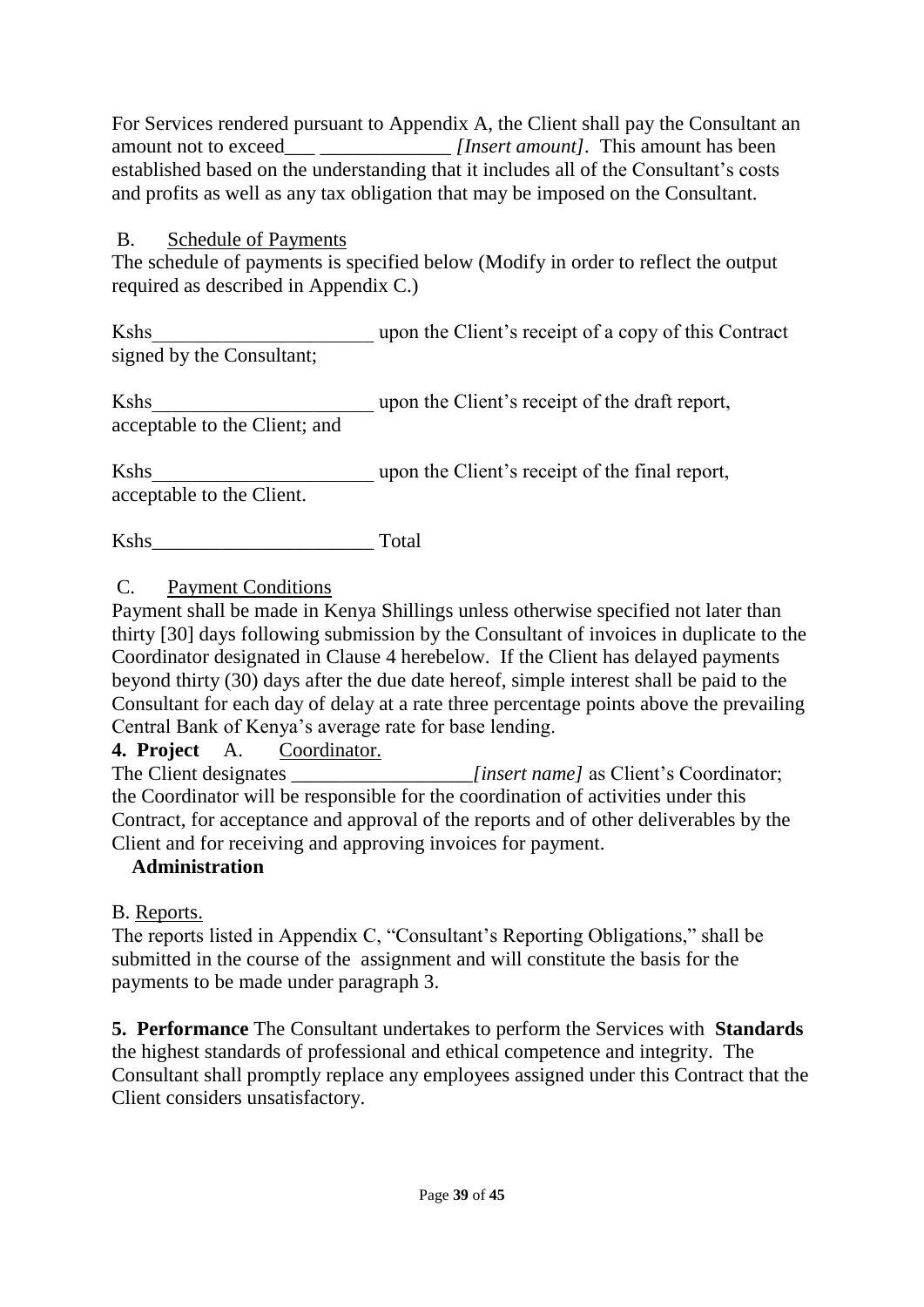| 6. Confidentiality                                                    | The Consultant shall not, during the term of this Contract and<br>within two years after its expiration, disclose any proprietary or<br>confidential information relating to the Services, this Contract or<br>the Client's business or operations without the prior written consent<br>of the Client.                                                                                                                                                 |
|-----------------------------------------------------------------------|--------------------------------------------------------------------------------------------------------------------------------------------------------------------------------------------------------------------------------------------------------------------------------------------------------------------------------------------------------------------------------------------------------------------------------------------------------|
| 7. Ownership of<br><b>Material</b>                                    | Any studies, reports or other material, graphic, software<br>or otherwise prepared by the Consultant for the Client under the<br>Contract shall belong to and remain the property of the Client. The<br>Consultant may retain a copy of such documents and software.                                                                                                                                                                                   |
| 8. Consultant Not<br>to be Engaged<br>in certain<br><b>Activities</b> | The Consultant agrees that during the term of this<br>Contract and after its termination the Consultant and<br>any entity affiliated with the Consultant shall be<br>disqualified from providing goods, works or services (other than the<br>Services and any continuation thereof) for any project resulting<br>from or closely related to the Services.                                                                                              |
| 9. Insurance                                                          | The Consultant will be responsible for taking out any appropriate<br>insurance coverage.                                                                                                                                                                                                                                                                                                                                                               |
| 10. Assignment                                                        | The Consultant shall not assign this Contract or subcontract any<br>portion of it without the Client's prior written consent.                                                                                                                                                                                                                                                                                                                          |
| 11. Law Governing<br><b>Contract and</b><br>Language                  | The Contract shall be governed by the laws of Kenya and<br>the language of the Contract shall be English Language.                                                                                                                                                                                                                                                                                                                                     |
| 12. Dispute<br><b>Resolution</b>                                      | Any dispute arising out of the Contract which cannot be<br>amicably settled between the parties shall be referred by either<br>party to the arbitration and final decision of a person to be agreed<br>between the parties. Failing agreement to concur in the<br>appointment of an Arbitrator, the Arbitrator shall be appointed by<br>the chairman of the Chartered Institute of Arbitrators, Kenya<br>branch, on the request of the applying party. |
| FOR THE CLIENT                                                        | FOR THE CONSULTANT                                                                                                                                                                                                                                                                                                                                                                                                                                     |

| TURTHE CLILINI                                                                                                                     |            | TURTHE CONSULTA |
|------------------------------------------------------------------------------------------------------------------------------------|------------|-----------------|
| Full name;<br><u> 1980 - Jan Stein Harry Harry Harry Harry Harry Harry Harry Harry Harry Harry Harry Harry Harry Harry Harry H</u> | Full name; |                 |
| Title:                                                                                                                             | Title:     |                 |
| Signature;                                                                                                                         | Signature; |                 |
| Date;                                                                                                                              | Date:      |                 |
|                                                                                                                                    |            |                 |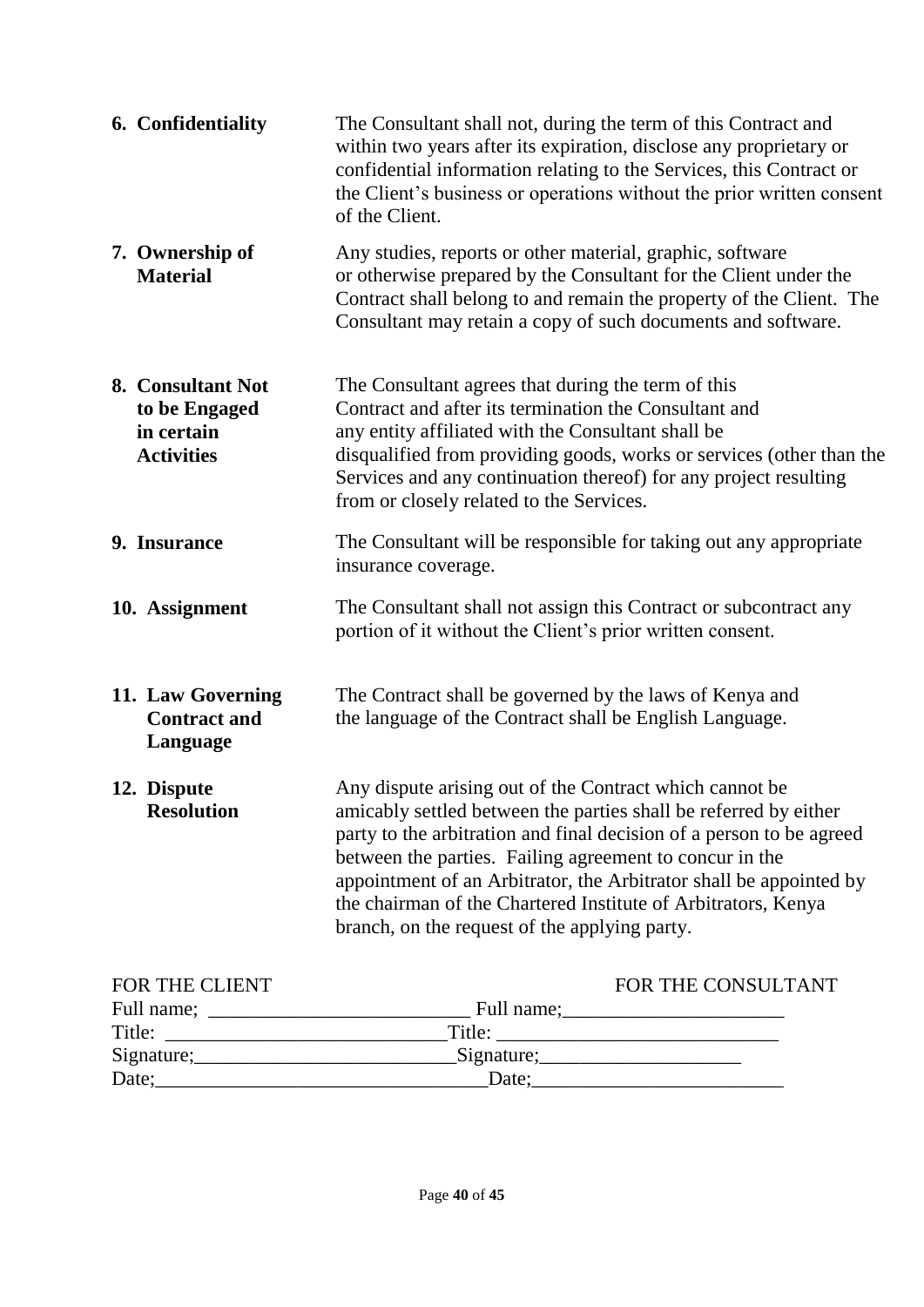# *LETTER OF NOTIFICATION OF AWARD*

Address of Procuring Entity \_\_\_\_\_\_\_\_\_\_\_\_\_\_\_\_\_\_\_\_\_

\_\_\_\_\_\_\_\_\_\_\_\_\_\_\_\_\_\_\_\_\_

To:

RE: Tender No.

Tender Name

This is to notify that the contract/s stated below under the above mentioned tender have been awarded to you.

a)

- b) Please acknowledge receipt of this letter of notification signifying your acceptance.
- c) The contract/contracts shall be signed by the parties within 30 days of the date of this letter but not earlier than 14 days from the date of the letter.
- d) You may contact the officer(s) whose particulars appear below on the subject matter of this letter of notification of award.

*(FULL PARTICULARS)*

SIGNED FOR ACCOUNTING OFFICER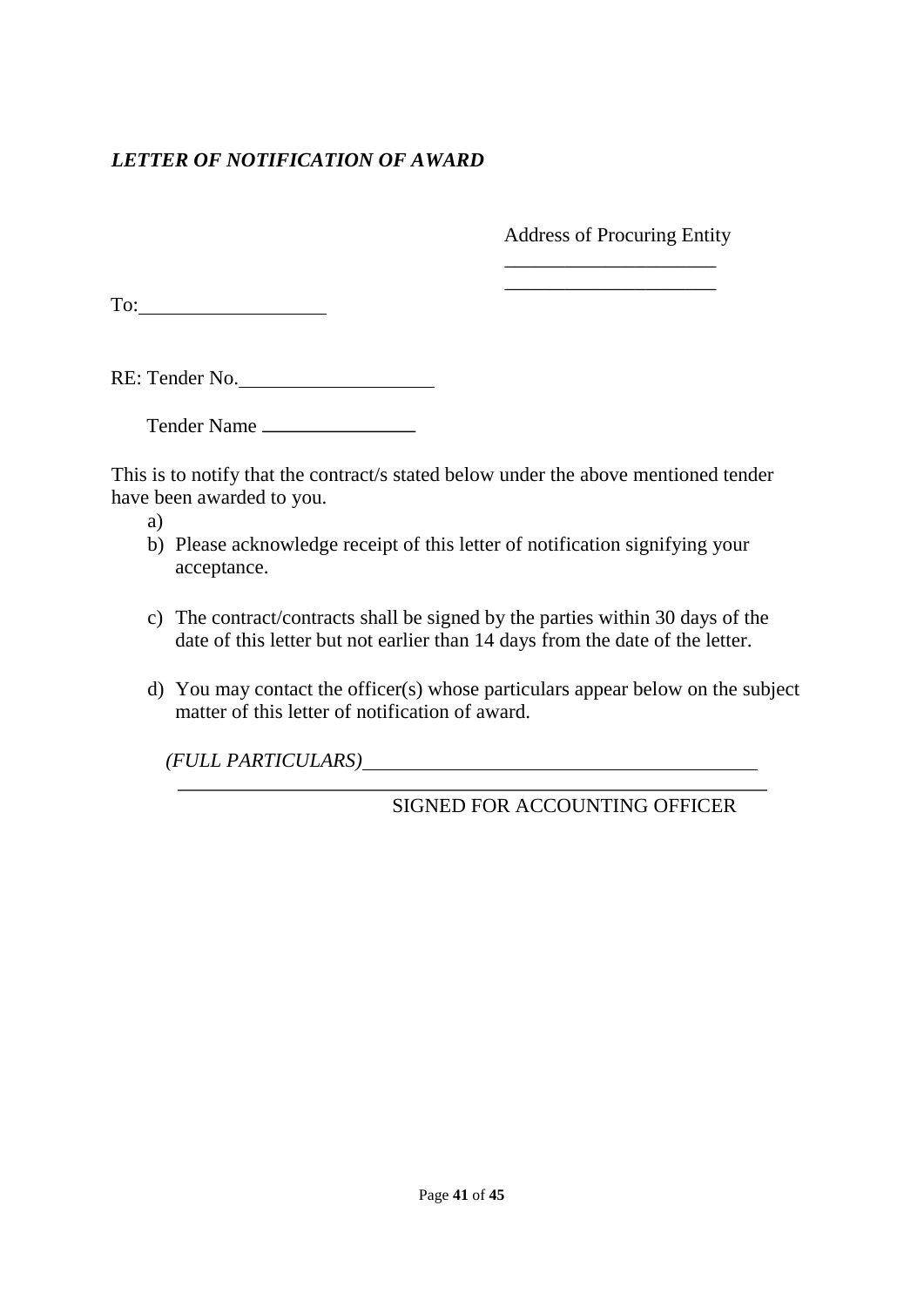# **CONFIDENTIAL BUSINESS QUESTIONNAIRE**

You are requested to give the particular indicated in Part 1 and either Part 2(a), 2(b), or 2( c) Whichever applies to your type of business

You are advised that it is a serious offence to give false information on this Form.

## **Part 1: General:**

| Maximum value of business which you can handle at any one-time Kshs. |
|----------------------------------------------------------------------|
| .                                                                    |
|                                                                      |

## **Part 2(a) – Sole Proprietor:**

# **Party 2(b) – Partnership**

Give details of partners as follows

| Name |   | Nationality Citizenship Details | <b>Shares</b> |
|------|---|---------------------------------|---------------|
|      |   | .                               | .             |
|      |   | .                               | .             |
|      | . | .                               | .             |
|      |   | .                               | .             |
|      |   | .                               | .             |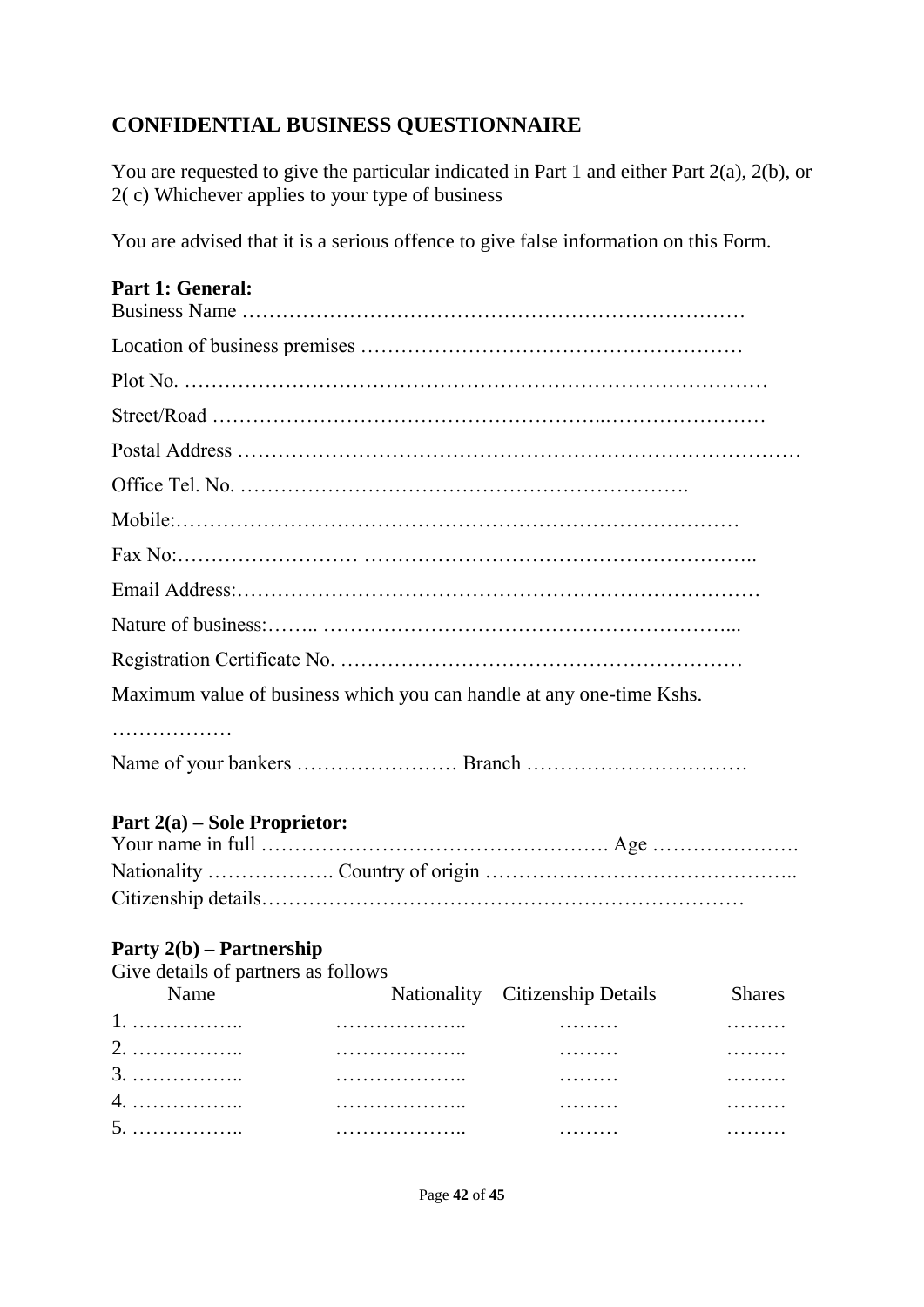## **Part 2(c) – Registered Company:**

Private or public ………………………………………………………….. State the nominal and issued capital of the company – Nominal Kshs. …………………………………………… Issued Kshs………………………………………………… Give details of all directors as follows Name Nationality Citizenship Details Shares 1. …………….. ……………….. ……… ……… 2. …………….. ……………….. ……… ……… 3. …………….. ……………….. ……… ……… 4. …………….. ……………….. ……… ……… 5. …………….. ……………….. ……… ………

Date……………………………. Signature of Tenderer …………………………

If a citizen, indicate under "Citizenship Details" whether by Birth, Naturalization or Registration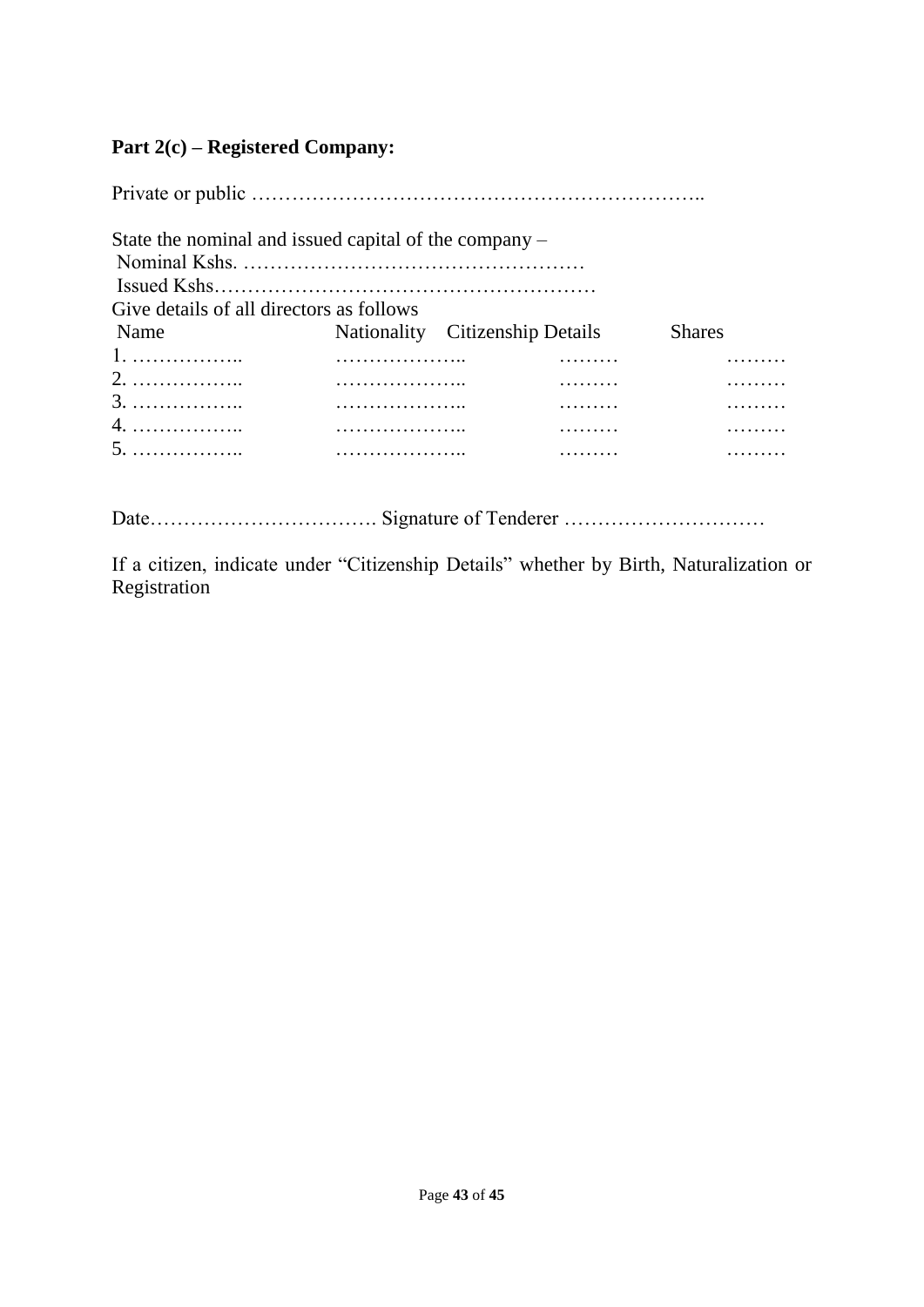#### **REPUBLIC OF KENYA**

## **IN THE MATTER OF OATHS AND STATUTORY DECLARATION ACT**

#### **CHAPTER 15 LAWS OF KENYA**

#### **AND**

## **IN THE MATTER OF THE PUBLIC PROCUREMENT AND ASSET DISPOSAL ACT, 2015**

I, …………………………………… holder of Identity card no………………….. and care of P.O. Box ………………………………… and being a resident of ……………………… in the Republic of Kenya do hereby make oath and state as follows: -

- 1. **THAT** I am the Chief Executive/Managing Director/Principal Officer /Director of ……………………………… (name of the Candidate) which is a Candidate in respect of Tender Number ……………………. to supply goods, render services and/or carry out works for Public Service Commission and duly authorized and competent to make this Affidavit.
- 2. **THAT** the aforesaid Candidate has not been requested to pay any inducement to any member of the Board, Management, Staff and/or employees and/or agents of Public Service Commission, which is the procuring entity.
- 3. **THAT** the aforesaid Candidate, its servants and/or agents have not offered any inducement to any member of the Board, Management, Staff and/or employees and/or agents of Public Service Commission.
- 4. **THAT** the aforesaid candidate has not committed any offence under the Laws of Kenya or the Procurement Laws or been debarred from participating in any tenders by virtue of non- performance/poor-performance or any other legal reason and is not undergoing any adverse disciplinary action/claim before the Public Procurement and Disposal Authority.
- 5. **THAT** the aforesaid candidate, its directors and shareholders have not been convicted of corrupt or fraudulent practices in any court of competent jurisdiction within the Republic of Kenya.
- 6. **THAT** the aforesaid candidate has not defaulted in his/her/their/its tax obligations per the tax laws of the Republic of Kenya.